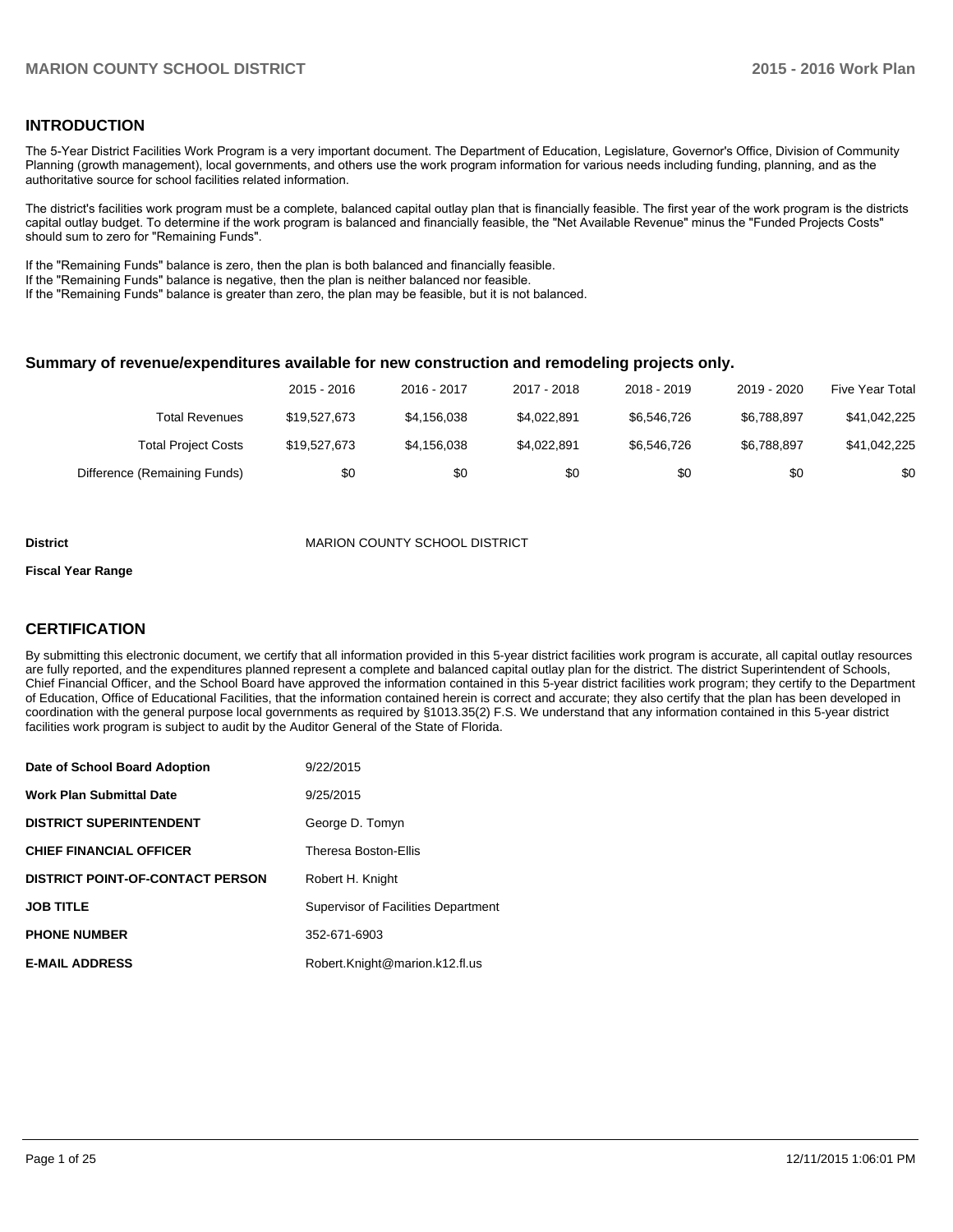# **Expenditures**

#### **Expenditure for Maintenance, Repair and Renovation from 1.50-Mills and PECO**

Annually, prior to the adoption of the district school budget, each school board must prepare a tentative district facilities work program that includes a schedule of major repair and renovation projects necessary to maintain the educational and ancillary facilities of the district.

| Item                             |                                               | $2015 - 2016$<br><b>Actual Budget</b> | 2016 - 2017<br>Projected | 2017 - 2018<br>Projected | 2018 - 2019<br>Projected | 2019 - 2020<br>Projected | <b>Total</b> |  |
|----------------------------------|-----------------------------------------------|---------------------------------------|--------------------------|--------------------------|--------------------------|--------------------------|--------------|--|
| <b>HVAC</b>                      |                                               | \$0                                   | \$0                      | \$0                      | \$0                      | \$0                      | \$0          |  |
|                                  | Locations: No Locations for this expenditure. |                                       |                          |                          |                          |                          |              |  |
| Flooring                         |                                               | \$0                                   | \$0                      | \$0                      | \$0                      | \$0                      | \$0          |  |
|                                  | Locations: No Locations for this expenditure. |                                       |                          |                          |                          |                          |              |  |
| Roofing                          |                                               | \$0                                   | \$0                      | \$0                      | \$0                      | \$0                      | \$0          |  |
|                                  | Locations: No Locations for this expenditure. |                                       |                          |                          |                          |                          |              |  |
| Safety to Life                   |                                               | \$0                                   | \$0                      | \$0                      | \$0                      | \$0                      | \$0          |  |
|                                  | Locations: No Locations for this expenditure. |                                       |                          |                          |                          |                          |              |  |
| Fencing                          |                                               | \$0                                   | \$0                      | \$0                      | \$0                      | \$0                      | \$0          |  |
|                                  | Locations: No Locations for this expenditure. |                                       |                          |                          |                          |                          |              |  |
| Parking                          |                                               | \$0                                   | \$0                      | \$0                      | \$0                      | \$0                      | \$0          |  |
|                                  | Locations: No Locations for this expenditure. |                                       |                          |                          |                          |                          |              |  |
| Electrical                       |                                               | \$0                                   | \$0                      | \$0                      | \$0                      | \$0                      | \$0          |  |
|                                  | Locations: No Locations for this expenditure. |                                       |                          |                          |                          |                          |              |  |
| Fire Alarm                       |                                               | \$0                                   | \$0                      | \$0                      | \$0                      | \$0                      | \$0          |  |
|                                  | Locations: No Locations for this expenditure. |                                       |                          |                          |                          |                          |              |  |
| Telephone/Intercom System        |                                               | \$0                                   | \$0                      | \$0                      | \$0                      | \$0                      | \$0          |  |
|                                  | Locations: No Locations for this expenditure. |                                       |                          |                          |                          |                          |              |  |
| <b>Closed Circuit Television</b> |                                               | \$0                                   | \$0                      | \$0                      | \$0                      | \$0                      | \$0          |  |
|                                  | Locations: No Locations for this expenditure. |                                       |                          |                          |                          |                          |              |  |
| Paint                            |                                               | \$0                                   | \$0                      | \$0                      | \$0                      | \$0                      | \$0          |  |
|                                  | Locations: No Locations for this expenditure. |                                       |                          |                          |                          |                          |              |  |
| Maintenance/Repair               |                                               | \$0                                   | \$0                      | \$0                      | \$0                      | \$0                      | \$0          |  |
|                                  | Locations: No Locations for this expenditure. |                                       |                          |                          |                          |                          |              |  |
|                                  | <b>Sub Total:</b>                             | \$0                                   | \$0                      | \$0                      | \$0                      | \$0                      | \$0          |  |

| IPECO Maintenance Expenditures | \$917,392 | \$1.284.349 | \$1,427,516      | \$1,691,885 | \$1.828.075 | \$7,149,217 |
|--------------------------------|-----------|-------------|------------------|-------------|-------------|-------------|
| i.50 Mill Sub Total: I         | ሶሳ<br>υυ  | ሶሳ<br>งบ    | \$0 <sub>1</sub> | \$0         | \$0         | \$0         |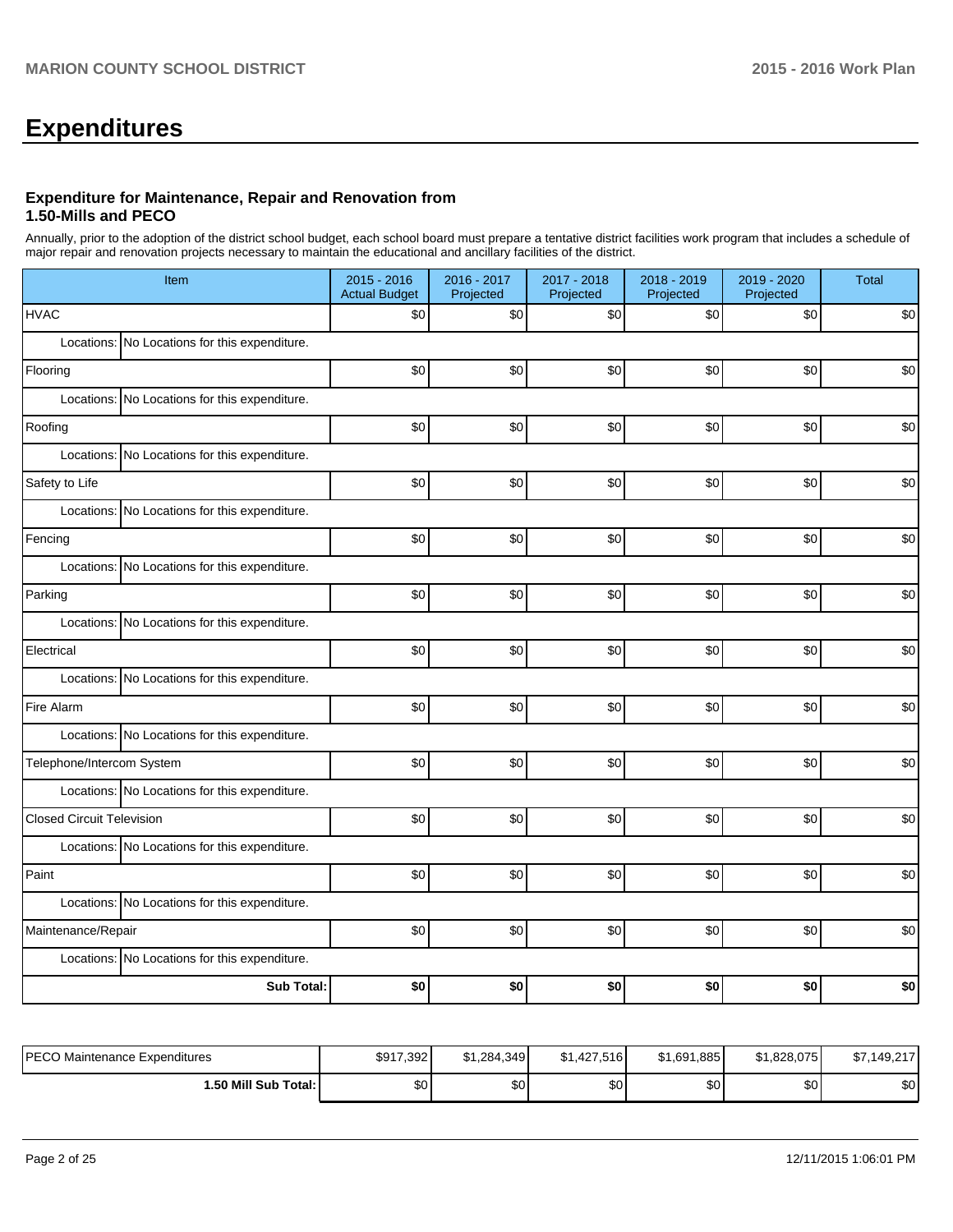| <b>Other Items</b>                                         | $2015 - 2016$<br><b>Actual Budget</b> | 2016 - 2017<br>Projected | 2017 - 2018<br>Projected | 2018 - 2019<br>Projected | 2019 - 2020<br>Projected | <b>Total</b> |
|------------------------------------------------------------|---------------------------------------|--------------------------|--------------------------|--------------------------|--------------------------|--------------|
| District - Wide Safety-to-Life                             | \$100,000                             | \$128,435                | \$142,752                | \$169,189                | \$182,808                | \$723,184    |
| Locations SUPPORT SERVICES CENTER                          |                                       |                          |                          |                          |                          |              |
| District - Wide Concrete/Asphalt Resurfacing &<br>Striping | \$150,000                             | \$111,565                | \$0                      | \$65,000                 | \$50,000                 | \$376,565    |
| Locations SUPPORT SERVICES CENTER                          |                                       |                          |                          |                          |                          |              |
| District - Wide Pressure Washing                           | \$0                                   | \$75,000                 | \$25,000                 | \$25,000                 | \$25,000                 | \$150,000    |
| Locations SUPPORT SERVICES CENTER                          |                                       |                          |                          |                          |                          |              |
| District-Wide HVAC/Wall Hung Unit Upgrades                 | \$0                                   | \$0                      | \$0                      | \$40,000                 | \$50,000                 | \$90,000     |
| Locations SUPPORT SERVICES CENTER                          |                                       |                          |                          |                          |                          |              |
| District - Wide Flooring Replacement                       | \$200,000                             | \$100,000                | \$50,000                 | \$100,000                | \$100,000                | \$550,000    |
| Locations SUPPORT SERVICES CENTER                          |                                       |                          |                          |                          |                          |              |
| District - Wide Door/Hardware Replacement                  | \$120,000                             | \$50,000                 | \$0                      | \$45.811                 | \$45,000                 | \$260,811    |
| Locations SUPPORT SERVICES CENTER                          |                                       |                          |                          |                          |                          |              |
| District - Wide ADA Compliance                             | \$50,000                              | \$35,000                 | \$37,248                 | \$40,000                 | \$40,000                 | \$202,248    |
| Locations SUPPORT SERVICES CENTER                          |                                       |                          |                          |                          |                          |              |
| District - Wide Portable Repairs                           | \$0                                   | \$50,000                 | \$25,000                 | \$45,000                 | \$50,000                 | \$170,000    |
| Locations SUPPORT SERVICES CENTER                          |                                       |                          |                          |                          |                          |              |
| District - Wide Painting                                   | \$100,000                             | \$100,000                | \$100,000                | \$75,000                 | \$50,000                 | \$425,000    |
| Locations SUPPORT SERVICES CENTER                          |                                       |                          |                          |                          |                          |              |
| District - Wide Gutter Replacement                         | \$0                                   | \$100,000                | \$100,000                | \$50,000                 | \$0                      | \$250,000    |
| Locations SUPPORT SERVICES CENTER                          |                                       |                          |                          |                          |                          |              |
| District-Wide Playgrounds                                  | \$100,000                             | \$25,000                 | \$25,000                 | \$25,000                 | \$25,000                 | \$200,000    |
| Locations SUPPORT SERVICES CENTER                          |                                       |                          |                          |                          |                          |              |
| District-Wide Drop Ceilings                                | \$0                                   | \$50,000                 | \$75,000                 | \$45,000                 | \$0                      | \$170,000    |
| Locations SUPPORT SERVICES CENTER                          |                                       |                          |                          |                          |                          |              |
| District-Wide EMS Controls-Repairs                         | \$0                                   | \$25,000                 | \$0                      | \$0                      | \$137,192                | \$162,192    |
| Locations SUPPORT SERVICES CENTER                          |                                       |                          |                          |                          |                          |              |
| Re-roof Bldgs. 1-4                                         | \$97,392                              | \$0]                     | \$0                      | \$0                      | \$0                      | \$97,392     |
| Locations NORTH MARION SENIOR HIGH                         |                                       |                          |                          |                          |                          |              |
| Replace Cafeteria CW Air Handler                           | \$0                                   | \$75,000                 | \$0                      | \$0                      | \$0                      | \$75,000     |
| Locations BELLEVIEW-SANTOS ELEMENTARY                      |                                       |                          |                          |                          |                          |              |
| <b>HVAC Upgrades</b>                                       | \$0                                   | \$359,349                | \$0                      | \$0                      | \$0                      | \$359,349    |
| Locations EMERALD SHORES ELEMENTARY                        |                                       |                          |                          |                          |                          |              |
| <b>HVAC Upgrades</b>                                       | \$0                                   | \$0]                     | \$847,516                | \$0                      | \$0                      | \$847,516    |
| Locations   DUNNELLON ELEMENTARY                           |                                       |                          |                          |                          |                          |              |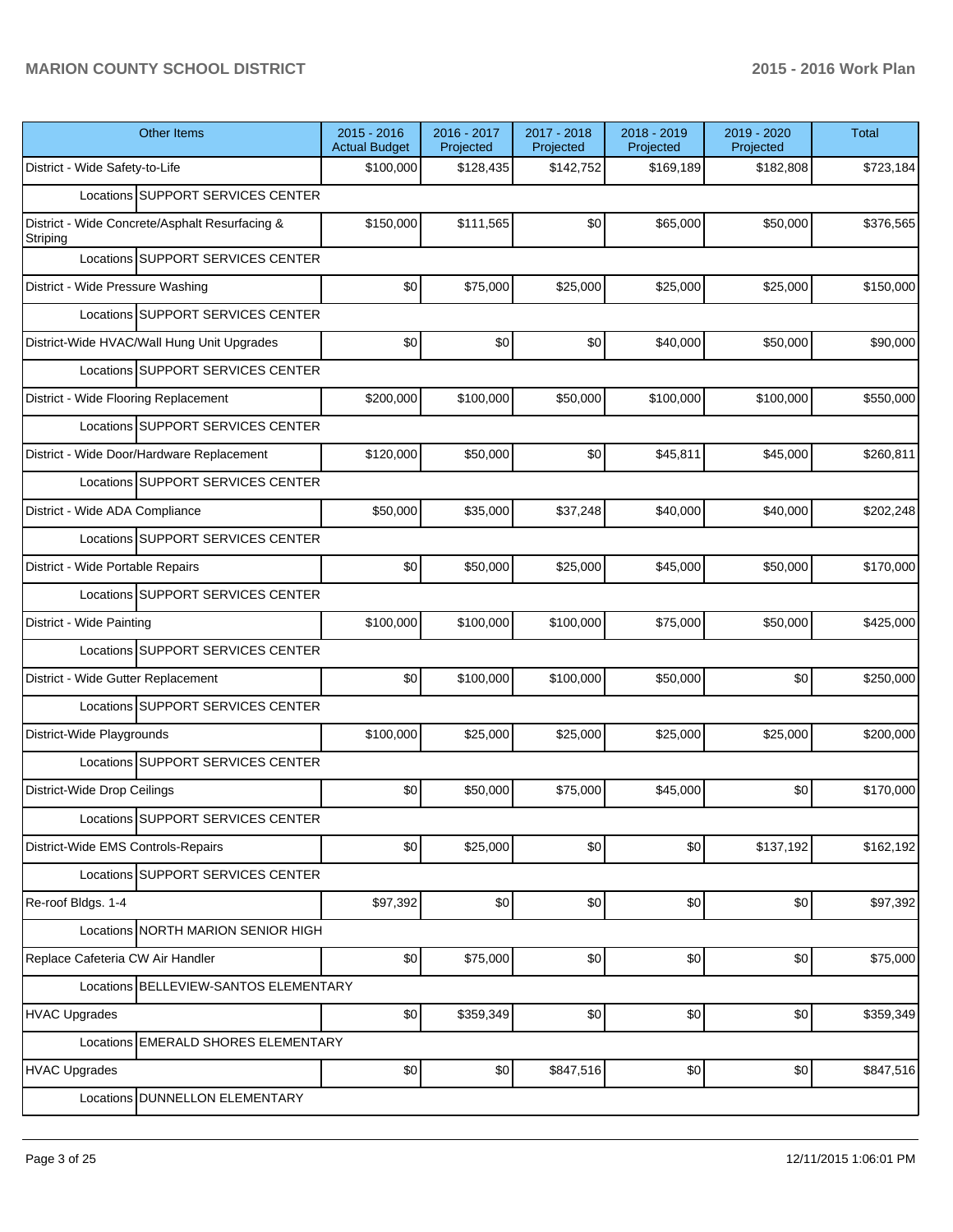| HVAC Upgrades |                                      | \$0       | \$0         | \$0         | \$966,885   | \$0         | \$966,885   |
|---------------|--------------------------------------|-----------|-------------|-------------|-------------|-------------|-------------|
|               | Locations HARBOUR VIEW ELEMENTARY    |           |             |             |             |             |             |
| HVAC Upgrades |                                      | \$0       | \$0         | \$0         | \$0         | \$1,073,075 | \$1,073,075 |
|               | Locations REDDICK-COLLIER ELEMENTARY |           |             |             |             |             |             |
|               | Total:                               | \$917,392 | \$1,284,349 | \$1,427,516 | \$1,691,885 | \$1,828,075 | \$7,149,217 |

#### **Local 1.50 Mill Expenditure For Maintenance, Repair and Renovation**

Anticipated expenditures expected from local funding sources over the years covered by the current work plan.

| Item                                                         | 2015 - 2016<br><b>Actual Budget</b> | 2016 - 2017<br>Projected | 2017 - 2018<br>Projected | 2018 - 2019<br>Projected | 2019 - 2020<br>Projected | <b>Total</b>  |
|--------------------------------------------------------------|-------------------------------------|--------------------------|--------------------------|--------------------------|--------------------------|---------------|
| Remaining Maint and Repair from 1.5 Mills                    | \$0                                 | \$0                      | \$0                      | \$0                      | \$0                      | \$0           |
| Maintenance/Repair Salaries                                  | \$0                                 | \$0                      | \$0                      | \$0                      | \$0                      | \$0           |
| <b>School Bus Purchases</b>                                  | \$1,608,690                         | \$0                      | \$0                      | \$0                      | \$0                      | \$1,608,690   |
| Other Vehicle Purchases                                      | \$0                                 | \$0                      | \$0                      | \$0                      | \$0                      | \$0           |
| Capital Outlay Equipment                                     | \$0                                 | \$0                      | \$0                      | \$0                      | \$0                      | \$0           |
| Rent/Lease Payments                                          | \$0                                 | \$0                      | \$0                      | \$0                      | \$0                      | \$0           |
| <b>COP Debt Service</b>                                      | \$15,279,375                        | \$15,236,353             | \$15,238,771             | \$12,958,700             | \$12,962,730             | \$71,675,929  |
| Rent/Lease Relocatables                                      | \$0                                 | \$0                      | \$0                      | \$0                      | \$0                      | \$0           |
| <b>Environmental Problems</b>                                | \$0                                 | \$0                      | \$0                      | \$0                      | \$0                      | \$0           |
| s.1011.14 Debt Service                                       | \$0                                 | \$0                      | \$0                      | \$0                      | \$0                      | \$0           |
| <b>Special Facilities Construction Account</b>               | \$0                                 | \$0                      | \$0                      | \$0                      | \$0                      | \$0           |
| Premiums for Property Casualty Insurance - 1011.71<br>(4a,b) | \$1,295,024                         | \$1,295,024              | \$1,295,024              | \$1,295,024              | \$1,295,024              | \$6,475,120   |
| Qualified School Construction Bonds (QSCB)                   | \$0                                 | \$0                      | \$0                      | \$0                      | \$0                      | \$0           |
| Qualified Zone Academy Bonds (QZAB)                          | \$0                                 | \$0                      | \$0                      | \$0                      | \$0                      | \$0           |
| <b>Other Vehicle Purchases</b>                               | \$496,766                           | \$0                      | \$0                      | \$0                      | \$0                      | \$496,766     |
| Minor Maintenance/Repair                                     | \$4,500,000                         | \$4,500,000              | \$4,500,000              | \$4,500,000              | \$4,500,000              | \$22,500,000  |
| <b>Local Expenditure Totals:</b>                             | \$23,179,855                        | \$21,031,377             | \$21,033,795             | \$18,753,724             | \$18,757,754             | \$102,756,505 |

# **Revenue**

#### **1.50 Mill Revenue Source**

Schedule of Estimated Capital Outlay Revenue from each currently approved source which is estimated to be available for expenditures on the projects included in the tentative district facilities work program. All amounts are NET after considering carryover balances, interest earned, new COP's, 1011.14 and 1011.15 loans, etc. Districts cannot use 1.5-Mill funds for salaries except for those explicitly associated with maintenance/repair projects. (1011.71 (5), F.S.)

| Item                                          | Fund | $2015 - 2016$<br><b>Actual Value</b> | 2016 - 2017<br>Projected | $2017 - 2018$<br>Projected | 2018 - 2019<br>Projected | $2019 - 2020$<br>Projected | Total            |
|-----------------------------------------------|------|--------------------------------------|--------------------------|----------------------------|--------------------------|----------------------------|------------------|
| (1) Non-exempt property<br>assessed valuation |      | \$16.594.463.959                     | \$16,760,408,598         | \$16,928,012,684           | \$17.097.292.811         | \$17.268.265.739           | \$84,648,443,791 |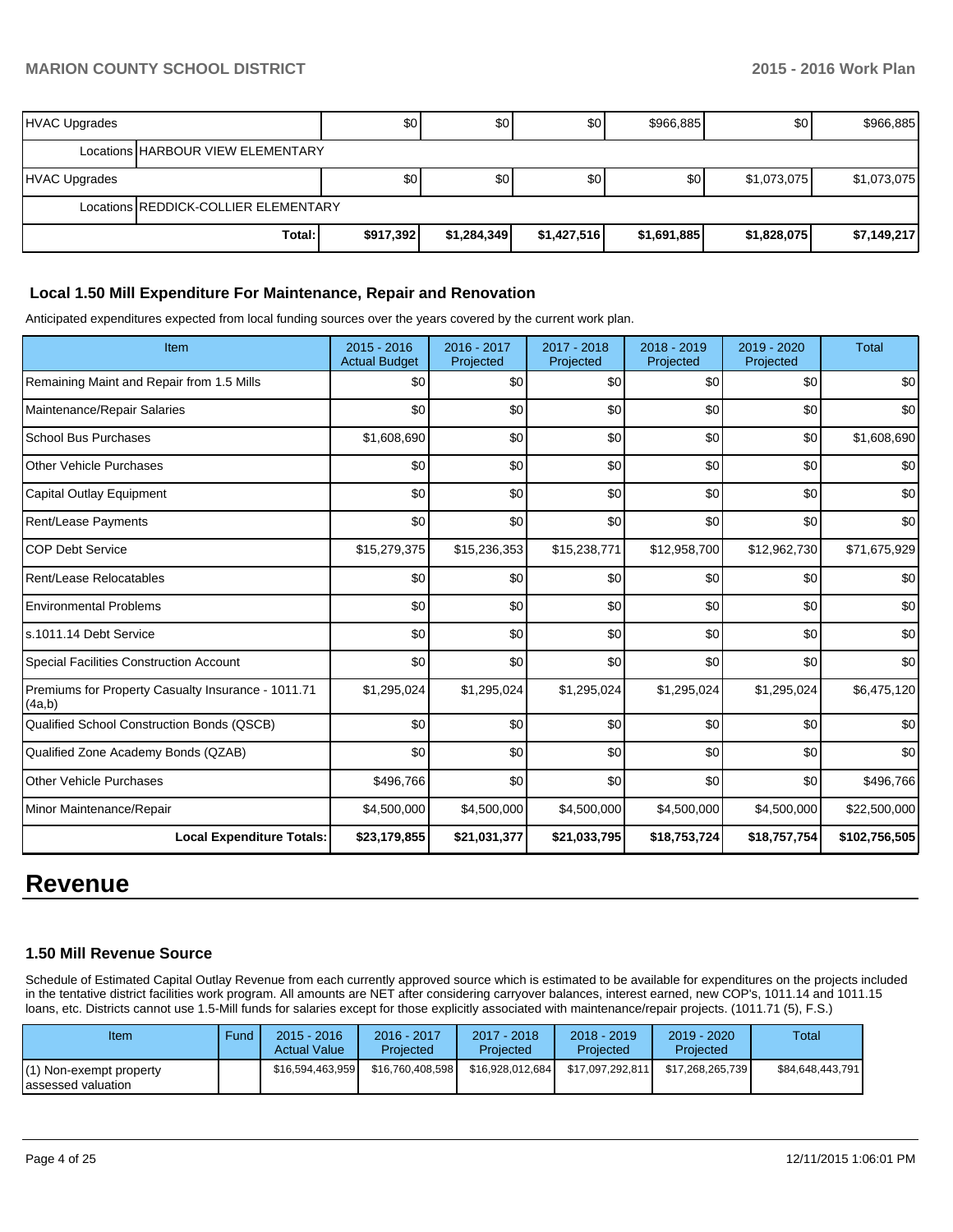| (2) The Millege projected for<br>discretionary capital outlay per<br>s.1011.71    |     | 1.50         | 1.50         | 1.50         | 1.50         | 1.50         |               |
|-----------------------------------------------------------------------------------|-----|--------------|--------------|--------------|--------------|--------------|---------------|
| (3) Full value of the 1.50-Mill<br>discretionary capital outlay per<br>ls.1011.71 |     | \$27,878,699 | \$28,157,486 | \$28,439,061 | \$28,723,452 | \$29,010,686 | \$142,209,384 |
| (4) Value of the portion of the 1.50<br>-Mill ACTUALLY levied                     | 370 | \$23,896,028 | \$24,134,988 | \$24,376,338 | \$24,620,102 | \$24,866,303 | \$121,893,759 |
| $(5)$ Difference of lines (3) and (4)                                             |     | \$3,982,671  | \$4,022,498  | \$4,062,723  | \$4,103,350  | \$4,144,383  | \$20,315,625  |

# **PECO Revenue Source**

The figure in the row designated "PECO Maintenance" will be subtracted from funds available for new construction because PECO maintenance dollars cannot be used for new construction.

| Item                                  | Fund | $2015 - 2016$<br><b>Actual Budget</b> | 2016 - 2017<br>Projected | 2017 - 2018<br>Projected | $2018 - 2019$<br>Projected | $2019 - 2020$<br>Projected | Total            |
|---------------------------------------|------|---------------------------------------|--------------------------|--------------------------|----------------------------|----------------------------|------------------|
| <b>IPECO New Construction</b>         | 340  | \$0                                   | \$0                      | \$0                      | SO I                       | \$0 I                      | \$0 <sub>1</sub> |
| <b>IPECO Maintenance Expenditures</b> |      | \$917,392                             | \$1,284,349              | \$1,427,516              | \$1,691,885                | \$1,828,075                | \$7,149,217      |
|                                       |      | \$917.392                             | \$1,284,349              | \$1,427,516              | \$1,691,885                | \$1,828,075                | \$7,149,217      |

# **CO & DS Revenue Source**

Revenue from Capital Outlay and Debt Service funds.

| Item                                               | Fund | $2015 - 2016$<br><b>Actual Budget</b> | 2016 - 2017<br>Projected | $2017 - 2018$<br>Projected | $2018 - 2019$<br>Projected | $2019 - 2020$<br>Projected | Total       |
|----------------------------------------------------|------|---------------------------------------|--------------------------|----------------------------|----------------------------|----------------------------|-------------|
| ICO & DS Cash Flow-through<br><b>I</b> Distributed | 360  | \$669.285                             | \$669.285                | \$669.285                  | \$669.285                  | \$669.285                  | \$3,346,425 |
| ICO & DS Interest on<br>Undistributed CO           | 360  | \$11,063                              | \$11.063                 | \$11.063                   | \$11.063                   | \$11.063                   | \$55,315    |
|                                                    |      | \$680,348                             | \$680.348                | \$680,348                  | \$680,348                  | \$680,348                  | \$3,401,740 |

#### **Fair Share Revenue Source**

Nothing reported for this section. All legally binding commitments for proportionate fair-share mitigation for impacts on public school facilities must be included in the 5-year district work program.

### **Sales Surtax Referendum**

Specific information about any referendum for a 1-cent or ½-cent surtax referendum during the previous year.

**Did the school district hold a surtax referendum during the past fiscal year 2014 - 2015?**

No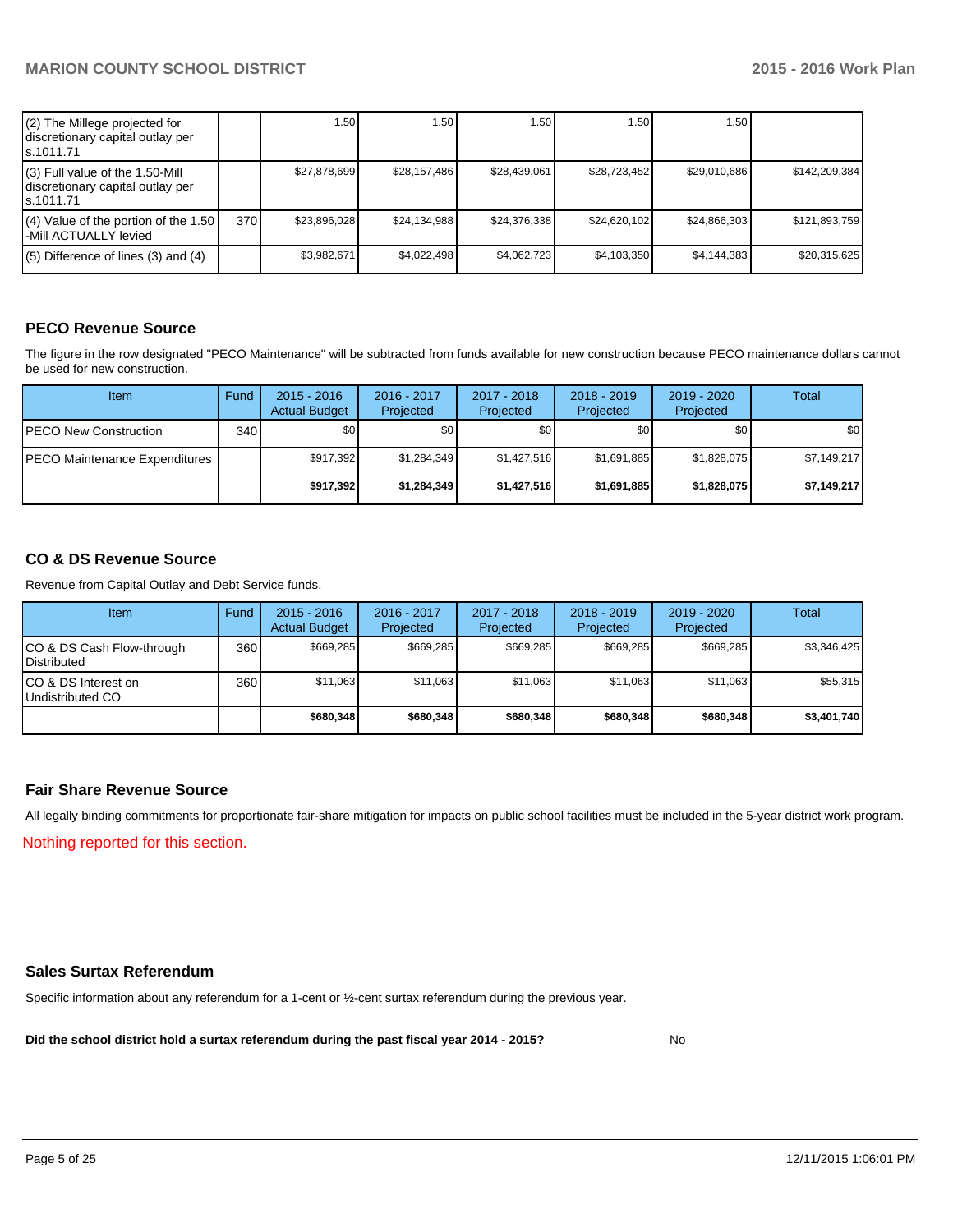### **Additional Revenue Source**

Any additional revenue sources

| Item                                                                                                                      | $2015 - 2016$<br><b>Actual Value</b> | 2016 - 2017<br>Projected | 2017 - 2018<br>Projected | 2018 - 2019<br>Projected | 2019 - 2020<br>Projected | <b>Total</b>   |
|---------------------------------------------------------------------------------------------------------------------------|--------------------------------------|--------------------------|--------------------------|--------------------------|--------------------------|----------------|
| Proceeds from a s.1011.14/15 F.S. Loans                                                                                   | \$0                                  | \$0                      | \$0                      | \$0                      | \$0                      | \$0            |
| District Bonds - Voted local bond<br>referendum proceeds per s.9, Art VII<br><b>State Constitution</b>                    | \$0                                  | \$0                      | \$0                      | \$0                      | \$0                      | \$0            |
| Proceeds from Special Act Bonds                                                                                           | \$0                                  | \$0                      | \$0                      | \$0                      | \$0                      | \$0            |
| Estimated Revenue from CO & DS Bond<br>Sale                                                                               | \$0                                  | \$0                      | \$0                      | \$0                      | \$0                      | \$0            |
| Proceeds from Voted Capital<br>Improvements millage                                                                       | \$0                                  | \$0                      | \$0                      | \$0                      | \$0                      | \$0            |
| Other Revenue for Other Capital Projects                                                                                  | \$0                                  | \$0                      | \$0                      | \$0                      | \$0                      | \$0            |
| Proceeds from 1/2 cent sales surtax<br>authorized by school board                                                         | \$0                                  | \$0                      | \$0                      | \$0                      | \$0                      | \$0            |
| Proceeds from local governmental<br>infrastructure sales surtax                                                           | \$0                                  | \$0                      | \$0                      | \$0                      | \$0                      | \$0            |
| Proceeds from Certificates of<br>Participation (COP's) Sale                                                               | \$0                                  | \$0                      | \$0                      | \$0                      | \$0                      | \$0            |
| Classrooms First Bond proceeds amount<br>authorized in FY 1997-98                                                         | \$0                                  | \$0                      | \$0                      | \$0                      | \$0                      | \$0            |
| <b>Classrooms for Kids</b>                                                                                                | \$0                                  | \$0                      | \$0                      | \$0                      | \$0                      | \$0            |
| <b>District Equity Recognition</b>                                                                                        | \$0                                  | \$0                      | \$0                      | \$0                      | \$0                      | \$0            |
| <b>Federal Grants</b>                                                                                                     | \$0                                  | \$0                      | \$0                      | \$0                      | \$0                      | \$0            |
| Proportionate share mitigation (actual<br>cash revenue only, not in kind donations)                                       | \$0                                  | \$0                      | \$0                      | \$0                      | \$0                      | \$0            |
| Impact fees received                                                                                                      | \$0                                  | \$0                      | \$0                      | \$0                      | \$0                      | \$0            |
| Private donations                                                                                                         | \$0                                  | \$0                      | \$0                      | \$0                      | \$0                      | \$0            |
| Grants from local governments or not-for-<br>profit organizations                                                         | \$0                                  | \$0                      | \$0                      | \$0                      | \$0                      | \$0            |
| Interest, Including Profit On Investment                                                                                  | \$0                                  | \$0                      | \$0                      | \$0                      | \$0                      | \$0            |
| Revenue from Bonds pledging proceeds<br>from 1 cent or 1/2 cent Sales Surtax                                              | \$0                                  | \$0                      | \$0                      | \$0                      | \$0                      | \$0            |
| <b>Total Fund Balance Carried Forward</b>                                                                                 | \$21,969,947                         | \$3,838,795              | \$3,466,716              | \$3,466,716              | \$3,466,716              | \$36,208,890   |
| General Capital Outlay Obligated Fund<br><b>Balance Carried Forward From Total</b><br><b>Fund Balance Carried Forward</b> | (\$3,838,795)                        | (\$3,466,716)            | (\$3,466,716)            | (\$3,466,716)            | (\$3,466,716)            | (\$17,705,659) |
| <b>Special Facilities Construction Account</b>                                                                            | \$0                                  | \$0                      | \$0                      | \$0                      | \$0                      | \$0            |
| One Cent - 1/2 Cent Sales Surtax Debt<br>Service From Total Fund Balance Carried<br>Forward                               | \$0                                  | \$0                      | \$0                      | \$0                      | \$0                      | \$0            |
| Capital Outlay Projects Funds Balance<br>Carried Forward From Total Fund<br><b>Balance Carried Forward</b>                | \$0                                  | \$0                      | \$0                      | \$0                      | \$0                      | \$0            |
| Subtotal                                                                                                                  | \$18,131,152                         | \$372,079                | \$0                      | \$0                      | \$0                      | \$18,503,231   |

# **Total Revenue Summary**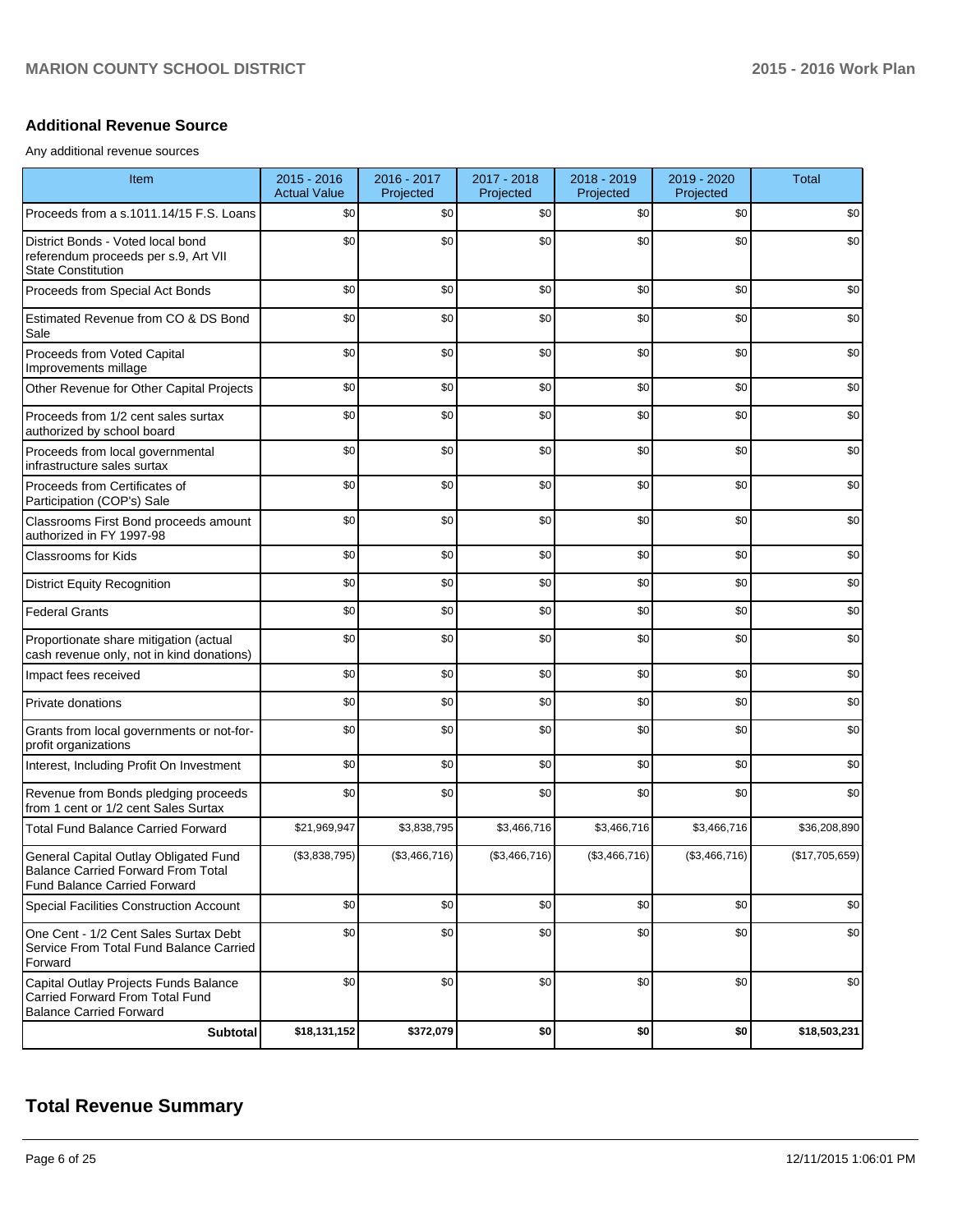| <b>Item Name</b>                                           | $2015 - 2016$<br><b>Budget</b> | 2016 - 2017<br>Projected | 2017 - 2018<br>Projected | $2018 - 2019$<br>Projected | $2019 - 2020$<br>Projected | <b>Five Year Total</b> |
|------------------------------------------------------------|--------------------------------|--------------------------|--------------------------|----------------------------|----------------------------|------------------------|
| Local 1.5 Mill Discretionary Capital Outlay<br>Revenue     | \$23,896,028                   | \$24,134,988             | \$24,376,338             | \$24,620,102               | \$24,866,303               | \$121,893,759          |
| PECO and 1.5 Mill Maint and Other 1.5<br>Mill Expenditures | (\$23,179,855)                 | (S21, 031, 377)          | (\$21,033,795)           | (S18, 753, 724)            | (S18, 757, 754)            | (\$102,756,505)        |
| PECO Maintenance Revenue                                   | \$917.392                      | \$1,284,349              | \$1,427,516              | \$1.691.885                | \$1,828,075                | \$7,149,217            |
| <b>Available 1.50 Mill for New</b><br><b>Construction</b>  | \$716,173                      | \$3,103,611              | \$3,342,543              | \$5,866,378                | \$6.108.549                | \$19,137,254           |

| <b>Item Name</b>                      | $2015 - 2016$<br><b>Budget</b> | $2016 - 2017$<br>Projected | $2017 - 2018$<br>Projected | $2018 - 2019$<br>Projected | 2019 - 2020<br>Projected | <b>Five Year Total</b> |
|---------------------------------------|--------------------------------|----------------------------|----------------------------|----------------------------|--------------------------|------------------------|
| ICO & DS Revenue                      | \$680,348                      | \$680,348                  | \$680.348                  | \$680,348                  | \$680,348                | \$3,401,740            |
| <b>IPECO New Construction Revenue</b> | \$0                            | \$0                        | \$0                        | \$0 <sub>1</sub>           | \$0 <sub>1</sub>         | \$0 <sub>1</sub>       |
| <b>I</b> Other/Additional Revenue     | \$18,131,152                   | \$372,079                  | \$0                        | \$0 <sub>1</sub>           | \$0 <sub>1</sub>         | \$18,503,231           |
| <b>Total Additional Revenuel</b>      | \$18,811,500                   | \$1,052,427                | \$680.348                  | \$680,348                  | \$680,348                | \$21,904,971           |
| <b>Total Available Revenue</b>        | \$19,527,673                   | \$4,156,038                | \$4,022,891                | \$6,546,726                | \$6,788,897              | \$41,042,225           |

# **Project Schedules**

# **Capacity Project Schedules**

A schedule of capital outlay projects necessary to ensure the availability of satisfactory classrooms for the projected student enrollment in K-12 programs.

| <b>Project Description</b>   | Location                                 |                          | 2015 - 2016     | 2016 - 2017 | 2017 - 2018 | 2018 - 2019 | 2019 - 2020  | Total           | <b>Funded</b> |
|------------------------------|------------------------------------------|--------------------------|-----------------|-------------|-------------|-------------|--------------|-----------------|---------------|
| New 10 Classroom<br>Addition | <b>WYOMINA PARK</b><br><b>ELEMENTARY</b> | Planned<br>Cost:         | \$2,307,537     | \$0         | \$0         | \$0         | \$0          | \$2,307,537 Yes |               |
|                              |                                          | <b>Student Stations:</b> | 192             | 0           | 0           | U           | 0            | 192             |               |
|                              |                                          | <b>Total Classrooms:</b> | 10 <sup>1</sup> | ∩           | U           |             | U            | 10              |               |
|                              |                                          | Gross Sq Ft:             | 15,396          | ∩           | C           | ⋂           | O            | 15,396          |               |
| New 12 Classroom<br>Addition | <b>DUNNELLON</b><br><b>ELEMENTARY</b>    | Planned<br>Cost:         | \$3,100,000     | \$0         | \$0         | \$0         | \$0          | \$3,100,000 No  |               |
|                              |                                          | <b>Student Stations:</b> | 220             | U           | U           |             | <sup>0</sup> | 220             |               |
|                              |                                          | <b>Total Classrooms:</b> | 12              | U           | O           | ∩           | U            | 12              |               |
|                              |                                          | Gross Sq Ft:             | 18,060          | U           | $\Omega$    | n           | $\Omega$     | 18,060          |               |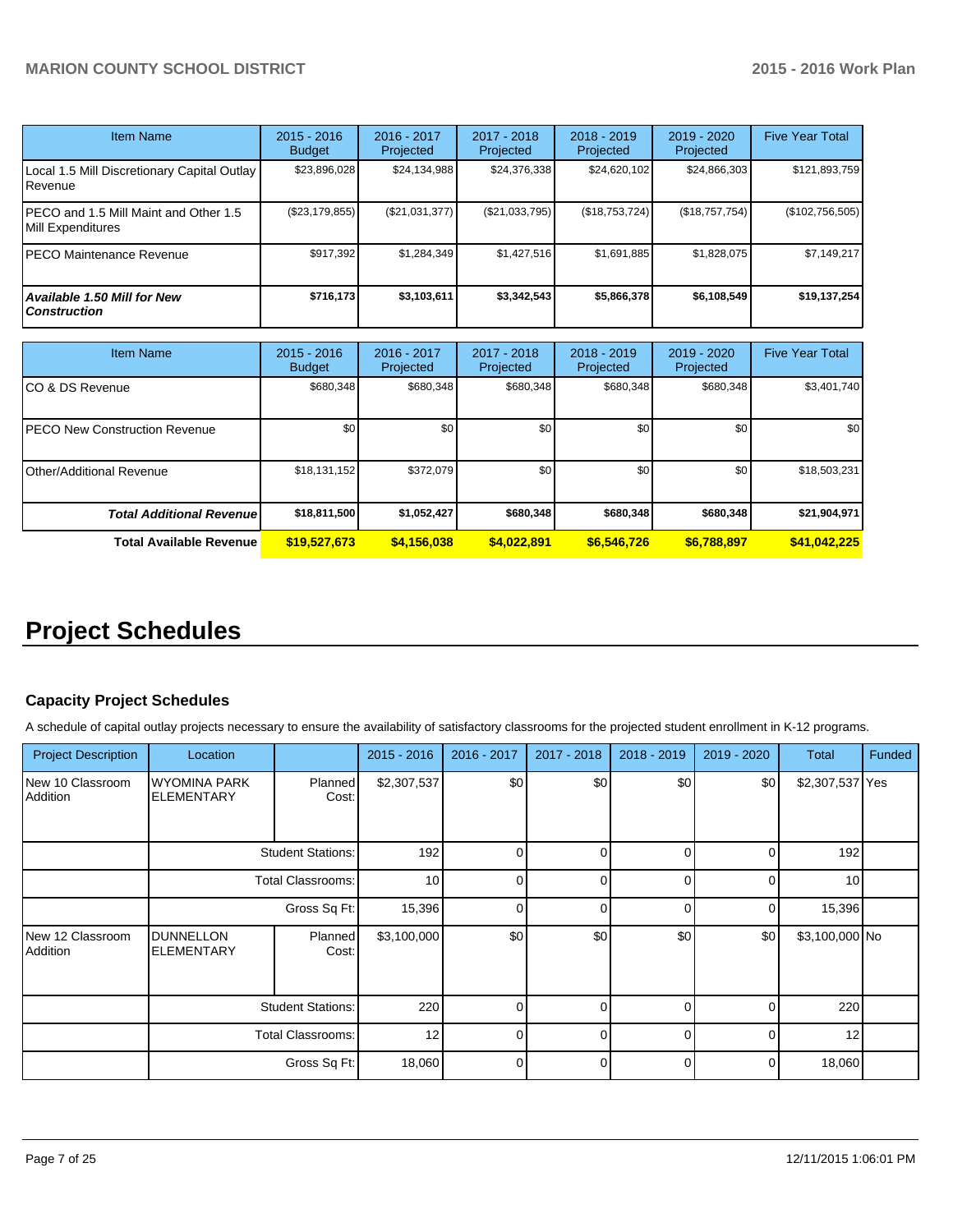|                                                  |                         | <b>Planned Cost:</b> | \$5,407,537 | \$0 | \$2,200,000      | \$0 | \$0 | \$7,607,537      |  |
|--------------------------------------------------|-------------------------|----------------------|-------------|-----|------------------|-----|-----|------------------|--|
|                                                  |                         |                      |             |     |                  |     |     |                  |  |
|                                                  |                         | Gross Sq Ft:         |             |     | 12,040           |     |     | 12,040           |  |
|                                                  |                         | Total Classrooms:    |             |     |                  |     |     | 81               |  |
|                                                  |                         | Student Stations:    |             |     | 138 <sup>l</sup> |     |     | 138 <sup>l</sup> |  |
| New 4 ESE Rooms,<br>4 Intermediate<br>Classrooms | <b>FORT KING MIDDLE</b> | Planned<br>Cost:     | \$0         | \$0 | \$2,200,000      | \$0 | \$0 | \$2,200,000 No   |  |

| ו ומוווטט שטווו            |        | wv | VL.LVV.VVV | wv | vv i | 41,001,001 |
|----------------------------|--------|----|------------|----|------|------------|
| <b>Student Stations: I</b> | 412 l  |    | 138        |    |      | 550        |
| <b>Total Classrooms:</b>   | 22     |    |            |    |      | 30         |
| Gross Sq Ft:               | 33,456 |    | 12,040     |    |      | 45,496     |

# **Other Project Schedules**

Major renovations, remodeling, and additions of capital outlay projects that do not add capacity to schools.

| <b>Project Description</b>                                                   | Location                                     | $2015 - 2016$<br><b>Actual Budget</b> | 2016 - 2017<br>Projected | 2017 - 2018<br>Projected | 2018 - 2019<br>Projected | 2019 - 2020<br>Projected | <b>Total</b>    | Funded |
|------------------------------------------------------------------------------|----------------------------------------------|---------------------------------------|--------------------------|--------------------------|--------------------------|--------------------------|-----------------|--------|
| Resource Rms, Cust/Rec,<br>Storage, Covered Play Area                        | <b>ANTHONY</b><br><b>ELEMENTARY</b>          | \$0                                   | \$0                      | \$2,100,000              | \$0                      | \$0                      | \$2,100,000 No  |        |
| Resource Rms, Cafet. Exp,<br>Cust/Receiving                                  | <b>BELLEVIEW</b><br><b>ELEMENTARY</b>        | \$3,100,000                           | \$0                      | \$0                      | \$0                      | \$0                      | \$3,100,000 No  |        |
| Exp. Dining/Multi-Purpose,<br>Renovate School, Parking,<br><b>Skills Lab</b> | <b>BELLEVIEW-SANTOS</b><br><b>ELEMENTARY</b> | \$0                                   | \$0                      | \$0                      | \$13,110,000             | \$0                      | \$13,110,000 No |        |
| Custodial Rec., Multi-Purpose                                                | <b>BELLEVIEW MIDDLE</b>                      | \$0                                   | \$0                      | \$2,315,000              | \$0                      | \$0                      | \$2,315,000 No  |        |
| Covered Dining/Patio                                                         | <b>BELLEVIEW MIDDLE</b>                      | \$300,000                             | \$0                      | \$0                      | \$0                      | \$0                      | \$300,000 No    |        |
| Resource Rms., Cust. Rec.,<br>Covered P.E. area                              | <b>COLLEGE PARK</b><br><b>ELEMENTARY</b>     | \$0                                   | \$865,800                | \$0                      | \$0                      | \$0                      | \$865,800 No    |        |
| Custodial receiving, Equip.<br>Storage                                       | <b>DUNNELLON</b><br><b>ELEMENTARY</b>        | \$500,000                             | \$0                      | \$0                      | \$0                      | \$0                      | \$500,000 No    |        |
| Renovate School, Bldgs. 1-10,<br>Cust. Rec., Multi-Purpose                   | <b>DUNNELLON SENIOR</b><br><b>HIGH</b>       | \$25,725,000                          | \$0                      | \$0                      | \$0                      | \$0                      | \$25,725,000 No |        |
| Covered Dining/Patio                                                         | <b>DUNNELLON SENIOR</b><br>HIGH              | \$278,595                             | \$0                      | \$0                      | \$0                      | \$0                      | \$278,595 No    |        |
| Renovate School, Exp. Cafet.,<br>Media, Cust. Rec.                           | <b>DUNNELLON MIDDLE</b>                      | \$0                                   | \$15,125,000             | \$0                      | \$0                      | \$0                      | \$15,125,000 No |        |
| Resource Rms., Renovate/Exp.<br>Cafet., Cust. Rec./Equip, Clinic             | <b>EAST MARION</b><br><b>ELEMENTARY</b>      | \$11,570,000                          | \$0                      | \$0                      | \$0                      | \$0                      | \$11,570,000 No |        |
| Covered P.E., Cust. Rec/Sto.                                                 | <b>EVERGREEN</b><br><b>ELEMENTARY</b>        | \$0                                   | \$0                      | \$800,000                | \$0                      | \$0                      | \$800,000 No    |        |
| Resource Rms, Cust.<br>Rec./Equip.                                           | <b>FESSENDEN</b><br><b>ELEMENTARY</b>        | \$0                                   | \$0                      | \$400,000                | \$0                      | \$0                      | \$400,000 No    |        |
| Covered Dining/Patio                                                         | FORT KING MIDDLE                             | \$300,000                             | \$0                      | \$0                      | \$0                      | \$0                      | \$300,000 No    |        |
| Renovate Sch, Exp. Cafet.,<br>Media, Multi-Purpose                           | FORT KING MIDDLE                             | \$0                                   | \$0                      | \$11,600,000             | \$0                      | \$0                      | \$11,600,000 No |        |
| <b>Covered Dining/Patio</b>                                                  | FORT MCCOY SCHOOL                            | \$0                                   | \$300,000                | \$0                      | \$0                      | \$0                      | \$300,000 No    |        |
| Resource RmsCust.<br>Receiving, Flammable Sto.                               | FORT MCCOY SCHOOL                            | \$1,350,000                           | \$0                      | \$0                      | \$0                      | \$0                      | \$1,350,000 No  |        |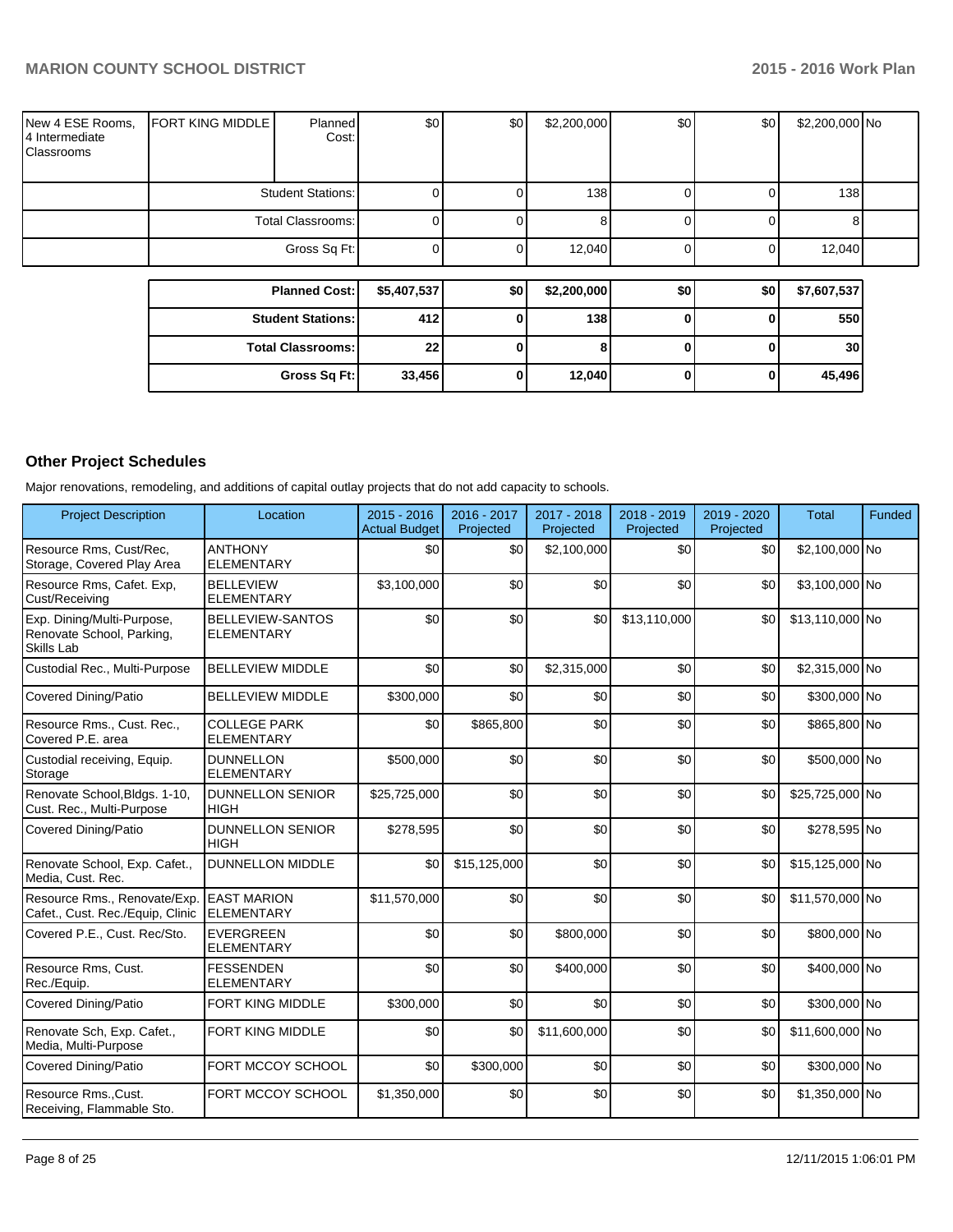| Remodel & Expand Kitchen,<br>Dining, Multi-Purpose Rm.                   | <b>GREENWAY</b><br><b>ELEMENTARY</b>                       | \$0          | \$0          | \$0         | \$3,117,500 | \$0 | \$3,117,500 No  |  |
|--------------------------------------------------------------------------|------------------------------------------------------------|--------------|--------------|-------------|-------------|-----|-----------------|--|
| Covered P.E., Primary Skills<br>Lab, Resourse Rooms,<br>Custodial Recv.  | <b>HARBOUR VIEW</b><br><b>ELEMENTARY</b>                   | \$0          | \$2,150,000  | \$0         | \$0         | \$0 | \$2,150,000 No  |  |
| <b>Covered Dining/Patio</b>                                              | LAKE WEIR MIDDLE                                           | \$0          | \$0          | \$300,000   | \$0         | \$0 | \$300,000 No    |  |
| Renovate School, Exp. Cafet.,<br>Media, Multi-Purpose                    | LAKE WEIR MIDDLE                                           | \$8,700,000  | \$0          | \$0         | \$0         | \$0 | \$8,700,000 No  |  |
| Minor Upgrades, Custodial<br>Rec., Flammable Storage                     | <b>MAPLEWOOD</b><br><b>ELEMENTARY</b>                      | \$2,263,041  | \$0          | \$0         | \$0         | \$0 | \$2,263,041 No  |  |
| Renovate School, Expand<br>Storage, Multi-Purpose                        | <b>NORTH MARION</b><br><b>SENIOR HIGH</b>                  | \$10,461,360 | \$0          | \$0         | \$0         | \$0 | \$10,461,360 No |  |
| Minor Renovations, Covered<br>P.E., Cust. Receiving &<br>Storage         | <b>OCALA SPRINGS</b><br><b>ELEMENTARY</b>                  | \$4,725,000  | \$0          | \$0         | \$0         | \$0 | \$4,725,000 No  |  |
| Custodial rec., Equip. Storage                                           | REDDICK-COLLIER<br><b>ELEMENTARY</b>                       | \$0          | \$0          | \$0         | \$425,000   | \$0 | \$425,000 No    |  |
| <b>Custodial Receiving, Covered</b><br>P.E., Storage                     | <b>ROMEO ELEMENTARY</b>                                    | \$0          | \$0          | \$0         | \$1,150,000 | \$0 | \$1,150,000 No  |  |
| Renovate/Expand Kitchen &<br>Dining, Custodial Equip., Multi-<br>Purpose | SADDLEWOOD<br><b>ELEMENTARY</b>                            | \$0          | \$0          | \$0         | \$2,800,000 | \$0 | \$2,800,000 No  |  |
| Renovate School, Custodial<br>Rec./Sto., Covered P.E.                    | <b>SHADY HILL</b><br><b>ELEMENTARY</b>                     | \$0          | \$0          | \$0         | \$5,300,000 | \$0 | \$5,300,000 No  |  |
| Expand Cafeteria, Music, & Art<br>Covered P.E., Remodel Media            | <b>SPARR ELEMENTARY</b>                                    | \$0          | \$4,154,075  | \$0         | \$0         | \$0 | \$4,154,075 No  |  |
| Resource Rms, New Music,<br>Cust. Rec.                                   | STANTON-WEIRSDALE<br><b>ELEMENTARY</b>                     | \$0          | \$0          | \$0         | \$1,500,000 | \$0 | \$1,500,000 Yes |  |
| Minor Renovations, Storage,<br>Covered P.E., Custodial<br>Receiving      | SUNRISE ELEMENTARY                                         | \$0          | \$0          | \$7,700,000 | \$0         | \$0 | \$7,700,000 No  |  |
| New Cafeteria, Renovate<br>School                                        | <b>WYOMINA PARK</b><br><b>ELEMENTARY</b>                   | \$0          | \$10,839,502 | \$0         | \$0         | \$0 | \$10,839,502 No |  |
| Add HVAC in two High School<br>Gyms (DHS, BHS)                           | Location not specified                                     | \$41,978     | \$0          | \$0         | \$0         | \$0 | \$41,978 Yes    |  |
| Replace Make Up Air Bldg. 5                                              | <b>BELLEVIEW MIDDLE</b>                                    | \$93,558     | \$0          | \$0         | \$0         | \$0 | \$93,558 Yes    |  |
| Re-roof Bldgs. 1 & 2                                                     | <b>COLLIER FDLRS</b><br><b>CENTER</b>                      | \$300,000    | \$0          | \$0         | \$0         | \$0 | \$300,000 No    |  |
| Re-roof Bldgs 1-3, 5                                                     | <b>FESSENDEN</b><br>ELEMENTARY                             | \$968,538    | \$0          | \$0         | \$0         | \$0 | \$968,538 Yes   |  |
| Re-roof Bldg. 3 (Techni-sphere) FORT KING MIDDLE                         |                                                            | \$0          | \$0          | \$120,000   | \$0         | \$0 | \$120,000 Yes   |  |
| Upgrade Energy Management<br>System                                      | FORT MCCOY SCHOOL                                          | \$0          | \$210,000    | \$0         | \$0         | \$0 | \$210,000 No    |  |
| Re-roof Bldgs. 1 & 12                                                    | <b>HILLCREST</b><br><b>EXCEPTIONAL ED</b><br>CENTER        | \$321,000    | \$0          | \$0         | \$0         | \$0 | \$321,000 No    |  |
| <b>HVAC Upgrade/Fire</b><br>Alarm/Intercom                               | <b>NORTH MARION</b><br><b>SENIOR HIGH</b>                  | \$70,323     | \$0          | \$0         | \$0         | \$0 | \$70,323 Yes    |  |
| Replace Gutters Bldgs. 1 & 2<br><b>NW Transportation</b>                 | <b>NORTHWEST</b><br><b>TRANSPORTATION</b><br><b>CENTER</b> | \$100,000    | \$0          | \$0         | \$0         | \$0 | \$100,000 No    |  |
| <b>HVAC Upgrades</b>                                                     | SPARR ELEMENTARY                                           | \$1,476,323  | \$0          | \$0         | \$0         | \$0 | \$1,476,323 Yes |  |
| Re-roof Bldgs. 1 & 2                                                     | SPARR ELEMENTARY                                           | \$10,230     | \$0          | \$0         | \$0         | \$0 | \$10,230 Yes    |  |
| <b>HVAC Upgrades</b>                                                     | DUNNELLON SENIOR<br><b>HIGH</b>                            | \$0          | \$3,550,000  | \$0         | \$0         | \$0 | \$3,550,000 No  |  |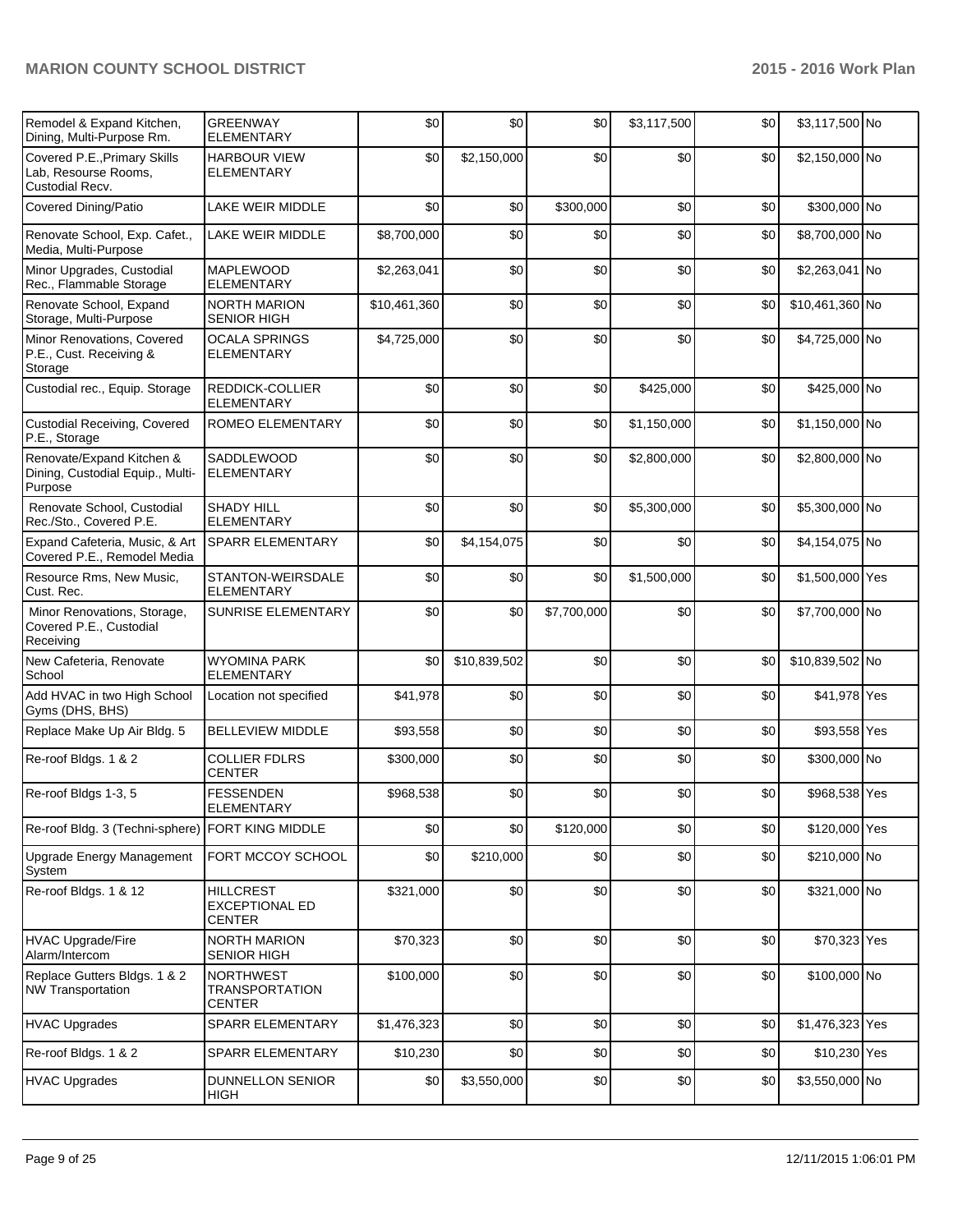| <b>HVAC Upgrades</b>                                                        | <b>EMERALD SHORES</b><br><b>ELEMENTARY</b>                                  | \$0         | \$1,422,079 | \$0         | \$0          | \$0         | \$1,422,079 Yes |  |
|-----------------------------------------------------------------------------|-----------------------------------------------------------------------------|-------------|-------------|-------------|--------------|-------------|-----------------|--|
| HVAC Upgrades (remainder in<br>Maint. Expenditure)                          | <b>EVERGREEN</b><br><b>ELEMENTARY</b>                                       | \$0         | \$2,200,000 | \$0         | \$0          | \$0         | \$2,200,000 Yes |  |
| <b>HVAC Upgrades</b>                                                        | <b>HARBOUR VIEW</b><br><b>ELEMENTARY</b>                                    | \$0         | \$0         | \$0         | \$1,433,115  | \$0         | \$1,433,115 Yes |  |
| NW Transportation, HVAC<br>Upgrades                                         | <b>NORTHWEST</b><br><b>TRANSPORTATION</b><br><b>CENTER</b>                  | \$215,000   | \$0         | \$0         | \$0          | \$0         | \$215,000 No    |  |
| <b>HVAC Upgrades</b>                                                        | ROMEO ELEMENTARY                                                            | \$0         | \$0         | \$0         | \$3,155,000  | \$0         | \$3,155,000 No  |  |
| District - Wide Covered<br>Walkways                                         | Location not specified                                                      | \$300,000   | \$0         | \$0         | \$0          | \$0         | \$300,000 No    |  |
| Permanent Classroom Wall<br>Installation                                    | <b>EAST MARION</b><br><b>ELEMENTARY</b>                                     | \$3,600,000 | \$0         | \$0         | \$0          | \$0         | \$3,600,000 No  |  |
| <b>Expand Parking</b>                                                       | <b>MAPLEWOOD</b><br>ELEMENTARY                                              | \$0         | \$0         | \$120,000   | \$0          | \$0         | \$120,000 No    |  |
| Flammable Storage, Textbook<br>Storage                                      | <b>OAKCREST</b><br><b>ELEMENTARY</b>                                        | \$0         | \$0         | \$0         | \$335,000    | \$0         | \$335,000 No    |  |
| <b>District Wide Security System</b><br>Installation (4 sch/yr)             | Location not specified                                                      | \$0         | \$40,000    | \$60,000    | \$0          | \$140,000   | \$240,000 No    |  |
| HVAC Upgrades Bldgs. 1-8                                                    | <b>BELLEVIEW MIDDLE</b>                                                     | \$7,200,000 | \$0         | \$0         | \$0          | \$0         | \$7,200,000 No  |  |
| <b>HVAC Upgrades</b>                                                        | <b>BELLEVIEW SENIOR</b><br><b>HIGH</b>                                      | \$0         | \$9,500,000 | \$0         | \$0          | \$0         | \$9,500,000 No  |  |
| <b>HVAC Upgrades</b>                                                        | <b>COLLEGE PARK</b><br><b>ELEMENTARY</b>                                    | \$0         | \$0         | \$0         | \$0          | \$2,525,000 | \$2,525,000 No  |  |
| Re-roof Main Bldg.                                                          | <b>COMMUNITY</b><br><b>TECHNICAL &amp; ADULT</b><br><b>EDUCATION CENTER</b> | \$1,408,701 | \$0         | \$0         | \$0          | \$0         | \$1,408,701 Yes |  |
| Re-roof Main Bldg (shingles)                                                | <b>MARION</b><br>SUPERINTENDENT'S<br><b>OFFICE</b>                          | \$165,000   | \$0         | \$0         | \$0          | \$0         | \$165,000 No    |  |
| <b>HVAC Upgrades</b>                                                        | <b>DUNNELLON</b><br><b>ELEMENTARY</b>                                       | \$0         | \$0         | \$1,452,484 | \$0          | \$0         | \$1,452,484 Yes |  |
| Re-roof Bldg. 20                                                            | <b>MARION TECHNICAL</b><br><b>INSTITUTE</b>                                 | \$125,199   | \$0         | \$0         | \$0          | \$0         | \$125,199 No    |  |
| <b>HVAC Upgrades</b>                                                        | <b>MARION TECHNICAL</b><br><b>INSTITUTE</b>                                 | \$4,800,000 | \$0         | \$0         | \$0          | \$0         | \$4,800,000 No  |  |
| <b>HVAC Upgrades</b>                                                        | REDDICK-COLLIER<br><b>ELEMENTARY</b>                                        | \$0         | \$0         | \$0         | \$0          | \$677,079   | \$677,079 Yes   |  |
| HVAC Upgrades                                                               | <b>SILVER RIVER</b><br>ENVIRONMENTAL<br><b>MUSEUM</b>                       | \$12,090    | \$0         | \$0         | \$0          | \$0         | \$12,090 Yes    |  |
| HVAC Upgrades                                                               | <b>SUPPORT SERVICES</b><br><b>CENTER</b>                                    | \$234,196   | \$0         | \$0         | \$0          | \$0         | \$234,196 No    |  |
| Renovate School, New<br>Auditorium/Multi-purpose                            | <b>BELLEVIEW SENIOR</b><br>HIGH                                             | \$0         | \$0         | \$0         | \$10,000,000 | \$0         | \$10,000,000 No |  |
| Renovate Bldg 1, Improve<br>Infrastructure & Life Safety                    | <b>COMMUNITY</b><br><b>TECHNICAL &amp; ADULT</b><br><b>EDUCATION CENTER</b> | \$6,125,000 | \$0         | \$0         | \$0          | \$0         | \$6,125,000 No  |  |
| <b>HVAC Upgrades</b>                                                        | MAPLEWOOD<br>ELEMENTARY                                                     | \$0         | \$0         | \$0         | \$0          | \$3,150,000 | \$3,150,000 Yes |  |
| <b>HVAC Upgrades</b>                                                        | SUNRISE ELEMENTARY                                                          | \$1,828,691 | \$0         | \$0         | \$0          | \$0         | \$1,828,691 Yes |  |
| <b>District Wide Security Fencing</b><br>(Harbour View EI, Maplewood<br>EI) | Location not specified                                                      | \$223,729   | \$0         | \$0         | \$0          | \$0         | \$223,729 Yes   |  |
| New Music & Art, Resc Rms,<br>Cust/Flammable Sto                            | <b>EIGHTH STREET</b><br>ELEMENTARY                                          | \$0         | \$0         | \$950,000   | \$0          | \$0         | \$950,000 No    |  |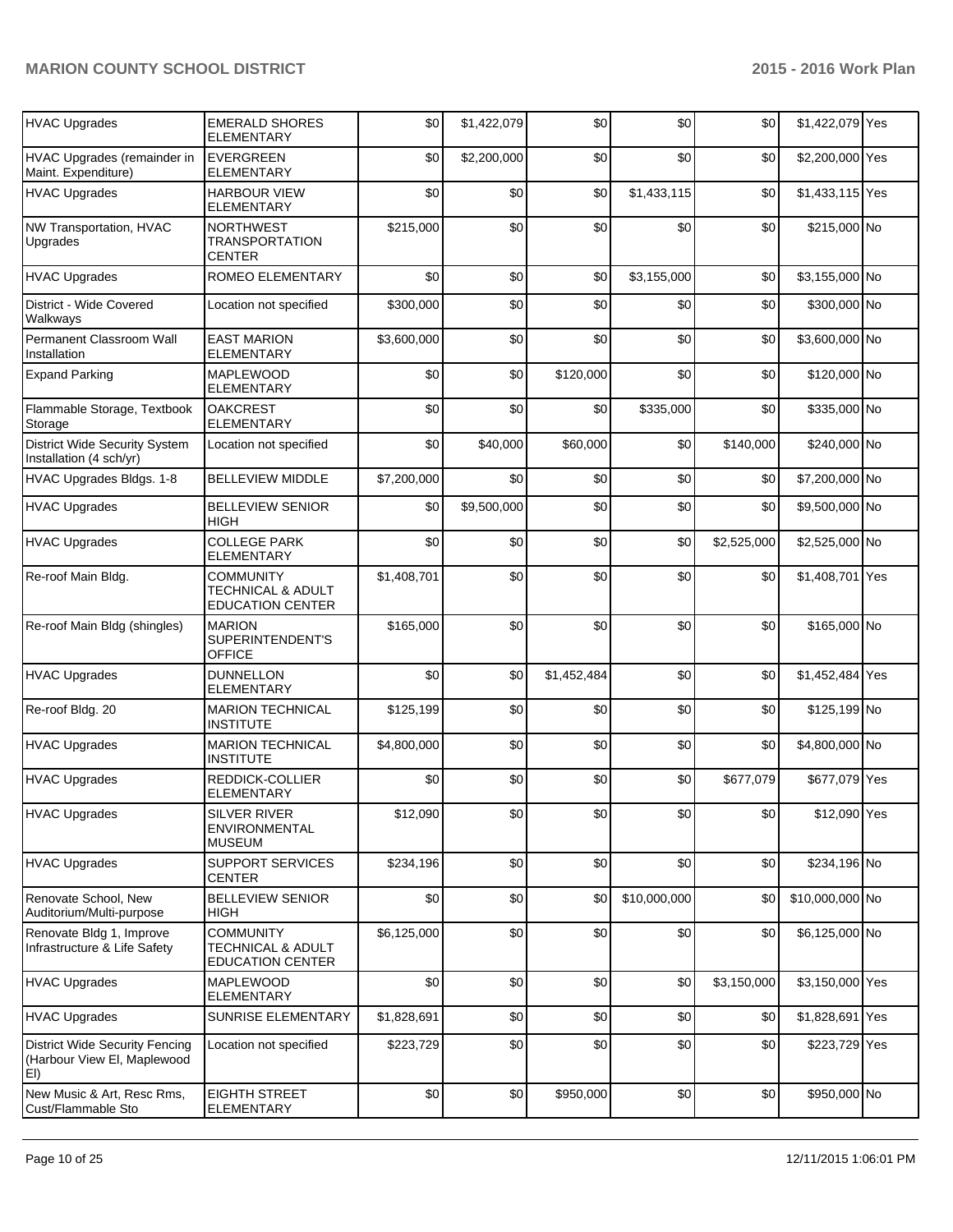| Covered P.E., Custodial<br>Receiving                              | <b>EMERALD SHORES</b><br>ELEMENTARY                        | \$0         | \$0         | \$825,000   | \$0         | \$0         | \$825,000 No    |  |
|-------------------------------------------------------------------|------------------------------------------------------------|-------------|-------------|-------------|-------------|-------------|-----------------|--|
| <b>Covered Dining</b>                                             | FOREST HIGH SCHOOL<br>(NEW)                                | \$0         | \$0         | \$400,000   | \$0         | \$0         | \$400,000 No    |  |
| Custodial Receiving,<br><b>Equipment Storage</b>                  | HAMMETT BOWEN JR.<br><b>ELEMENTARY</b>                     | \$322,000   | \$0         | \$0         | \$0         | \$0         | \$322,000 No    |  |
| Covered Dining, Custodial<br>Receiving, Flam. Sto.                | <b>HILLCREST</b><br><b>EXCEPTIONAL ED</b><br><b>CENTER</b> | \$603,000   | \$0         | \$0         | \$0         | \$0         | \$603,000 No    |  |
| <b>Covered Dining</b>                                             | <b>HORIZON ACADEMY AT</b><br><b>MARION OAKS</b>            | \$0         | \$400,000   | \$0         | \$0         | \$0         | \$400,000 No    |  |
| <b>Covered Dining</b>                                             | <b>LIBERTY MIDDLE</b>                                      | \$350,000   | \$0         | \$0         | \$0         | \$0         | \$350,000 No    |  |
| Custodial Equip. Storage                                          | <b>MARION OAKS</b><br>ELEMENTARY SCHOOL                    | \$0         | \$0         | \$120,000   | \$0         | \$0         | \$120,000 No    |  |
| <b>Covered Dining</b>                                             | <b>NORTH MARION</b><br>SENIOR HIGH                         | \$0         | \$400,000   | \$0         | \$0         | \$0         | \$400,000 No    |  |
| New Dining Facility, Covered<br>Dining, Custodial Receiving       | <b>OSCEOLA MIDDLE</b>                                      | \$0         | \$0         | \$1,100,000 | \$0         | \$0         | \$1,100,000 No  |  |
| Covered P.E., P.E. Storage                                        | <b>WARD-HIGHLANDS</b><br><b>ELEMENTARY</b>                 | \$0         | \$0         | \$750,000   | \$0         | \$0         | \$750,000 No    |  |
| <b>Covered Dining</b>                                             | <b>WEST PORT SENIOR</b><br>HIGH                            | \$0         | \$0         | \$750,000   | \$0         | \$0         | \$750,000 No    |  |
| New Art, Music                                                    | <b>WYOMINA PARK</b><br>ELEMENTARY                          | \$1,000,000 | \$0         | \$0         | \$0         | \$0         | \$1,000,000 Yes |  |
| HVAC - Duct Replacement                                           | <b>EAST MARION</b><br><b>ELEMENTARY</b>                    | \$49,836    | \$0         | \$0         | \$0         | \$0         | \$49,836 Yes    |  |
| HVAC Upgrades Bldgs 16-18                                         | <b>HOWARD MIDDLE</b>                                       | \$0         | \$0         | \$2,000,000 | \$0         | \$0         | \$2,000,000 No  |  |
| <b>Construct Textbook Storage</b>                                 | <b>NORTH MARION</b><br>MIDDLE                              | \$75,000    | \$0         | \$0         | \$0         | \$0         | \$75,000 No     |  |
| <b>HVAC Upgrades</b>                                              | PHOENIX CENTER                                             | \$337,500   | \$0         | \$0         | \$0         | \$0         | \$337,500 No    |  |
| District Wide Drop Ceilings                                       | Location not specified                                     | \$100,000   | \$0         | \$0         | \$0         | \$100,000   | \$200,000 No    |  |
| District Wide EMS Controls,<br>Repairs/Upgrades                   | Location not specified                                     | \$35,000    | \$0         | \$60,000    | \$0         | \$0         | \$95,000 No     |  |
| <b>District Wide Bath Partitions</b>                              | Location not specified                                     | \$30,000    | \$0         | \$0         | \$0         | \$0         | \$30,000 No     |  |
| District Wide Door/Hardware<br>Replacement                        | Location not specified                                     | \$0         | \$0         | \$45,000    | \$0         | \$0         | \$45,000 No     |  |
| <b>District Wide Gutter</b><br>Replacement                        | Location not specified                                     | \$0         | \$0         | \$0         | \$0         | \$50,000    | \$50,000 No     |  |
| <b>Expand Cafeteria</b>                                           | <b>NORTH MARION</b><br><b>SENIOR HIGH</b>                  | \$0         | \$0         | \$1,615,812 | \$0         | \$0         | \$1,615,812 Yes |  |
| Re-roof Buildings 1-4<br>(remainder under Maint.<br>Expenditures) | NORTH MARION<br><b>SENIOR HIGH</b>                         | \$1,480,441 | \$0         | \$0         | \$0         | \$0         | \$1,480,441 Yes |  |
| Re-roof Buildings 14-16                                           | <b>VANGUARD SENIOR</b><br>HIGH                             | \$60,000    | \$0         | \$0         | \$0         | \$0         | \$60,000 No     |  |
| District Wide Portable Repairs,<br>Siding, HVAC, etc.             | Location not specified                                     | \$26,162    | \$0         | \$0         | \$0         | \$0         | \$26,162 Yes    |  |
| <b>District Wide EMS Upgrades</b><br>Portables                    | Location not specified                                     | \$0         | \$300,000   | \$0         | \$0         | \$0         | \$300,000 No    |  |
| District Wide HVAC/Wall Hung<br>Unit Upgrades                     | Location not specified                                     | \$30,470    | \$0         | \$0         | \$0         | \$0         | \$30,470 Yes    |  |
| School Technology<br>Infrastructure Upgrades                      | Location not specified                                     | \$0         | \$2,300,000 | \$1,900,000 | \$1,275,000 | \$1,275,000 | \$6,750,000 No  |  |
| <b>District Technology</b><br>Infrastructure Upgrades             | Location not specified                                     | \$0         | \$966,100   | \$966,100   | \$966,100   | \$966,100   | \$3,864,400 No  |  |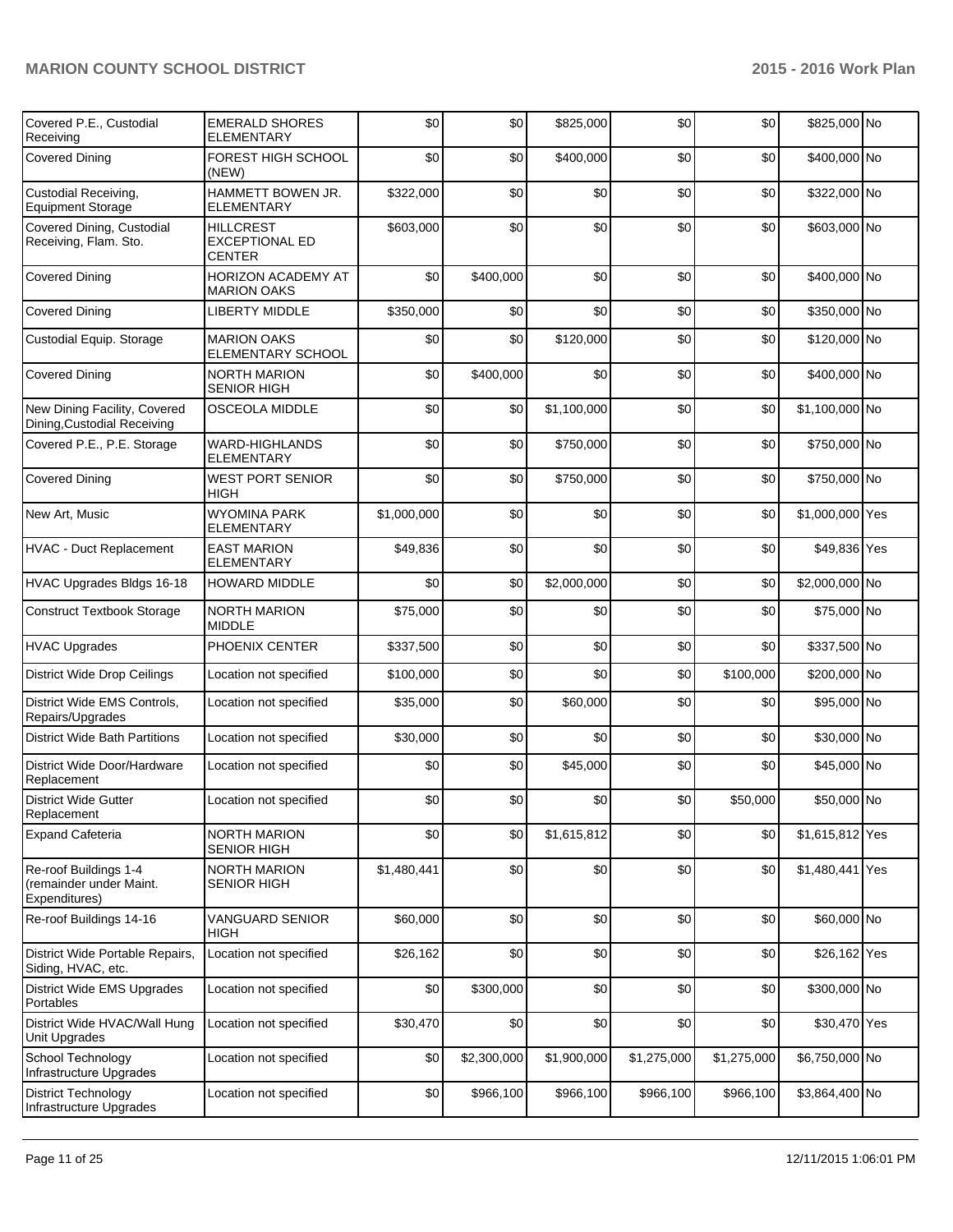| <b>Computer Refresh</b><br>(Replacement)                                | Location not specified                                           | \$0         | \$2,400,000 | \$2,800,000 | \$1,000,000 | \$1,500,000 | \$7,700,000 No  |  |
|-------------------------------------------------------------------------|------------------------------------------------------------------|-------------|-------------|-------------|-------------|-------------|-----------------|--|
| <b>Projector Replacements</b>                                           | Location not specified                                           | \$0         | \$75,000    | \$75,000    | \$75,000    | \$75,000    | \$300,000 No    |  |
| Infrastructure Re-wire<br>(intercom)                                    | Location not specified                                           | \$0         | \$350,000   | \$350,000   | \$350,000   | \$150,000   | \$1,200,000 No  |  |
| Belleview HS Infrastructure Re-<br>wire (CAT 6 Plant)                   | Location not specified                                           | \$0         | \$450,000   | \$0         | \$0         | \$0         | \$450,000 No    |  |
| North Marion HS Infrastructure<br>Re-wire Bldgs 8 & 18                  | Location not specified                                           | \$0         | \$100,000   | \$0         | \$0         | \$0         | \$100,000 No    |  |
| <b>District Wide Security System</b><br>Installation (4 sch/yr)         | Location not specified                                           | \$115,500   | \$60,000    | \$0         | \$100,000   | \$0         | \$275,500 Yes   |  |
| <b>EMS Upgrades</b>                                                     | <b>COMMUNITY</b><br>TECHNICAL & ADULT<br><b>EDUCATION CENTER</b> | \$0         | \$150,000   | \$0         | \$0         | \$0         | \$150,000 No    |  |
| <b>District Wide EMS Upgrades</b><br>(EME, DMS, HAC, WPE)               | Location not specified                                           | \$0         | \$350,000   | \$0         | \$0         | \$0         | \$350,000 No    |  |
| <b>Electrical System Upgrades</b>                                       | <b>FESSENDEN</b><br><b>ELEMENTARY</b>                            | \$471,459   | \$0         | \$0         | \$0         | \$0         | \$471,459 Yes   |  |
| Replace Electric Transformers                                           | FORT MCCOY SCHOOL                                                | \$425,000   | \$0         | \$0         | \$0         | \$0         | \$425,000 No    |  |
| Upgrade HVAC Chillers and<br>Pumps                                      | <b>OAKCREST</b><br><b>ELEMENTARY</b>                             | \$310,000   | \$0         | \$0         | \$0         | \$0         | \$310,000 Yes   |  |
| Owner FF&E, Final Close Out                                             | <b>LEGACY ELEMENTARY</b><br><b>SCHOOL</b>                        | \$3,320,312 | \$0         | \$0         | \$0         | \$0         | \$3,320,312 Yes |  |
| District Wide Pressure Washing Location not specified                   |                                                                  | \$75,000    | \$0         | \$0         | \$0         | \$0         | \$75,000 No     |  |
| Replace Fresh Air System<br>Bldg. 7                                     | <b>BELLEVIEW</b><br>ELEMENTARY                                   | \$40,000    | \$0         | \$0         | \$0         | \$0         | \$40,000 Yes    |  |
| Re-roof Bldgs. 1-6                                                      | <b>BOOSTER STADIUM</b>                                           | \$0         | \$75,000    | \$0         | \$0         | \$0         | \$75,000 No     |  |
| Replace Metal Roof (remainder<br>funded by PECO Maint)                  | <b>CENTRAL WAREHOUSE</b>                                         | \$600,000   | \$0         | \$0         | \$0         | \$0         | \$600,000 Yes   |  |
| District Wide Lighting Upgrades Location not specified                  |                                                                  | \$300,000   | \$300,000   | \$300,000   | \$0         | \$300,000   | \$1,200,000 No  |  |
| Replace Football Stadium Light   DUNNELLON SENIOR<br>Poles and Fixtures | HIGH                                                             | \$240,000   | \$0         | \$0         | \$0         | \$0         | \$240,000 Yes   |  |
| <b>Cooling Tower</b><br>Replacement/Upgrade                             | <b>EMERALD SHORES</b><br>ELEMENTARY                              | \$535,000   | \$0         | \$0         | \$0         | \$0         | \$535,000 Yes   |  |
| <b>HVAC Upgrades</b>                                                    | <b>GREENWAY</b><br><b>ELEMENTARY</b>                             | \$0         | \$0         | \$0         | \$2,300,000 | \$0         | \$2,300,000 No  |  |
| Re-finish Pool and Upgrade<br>Pool Lighting                             | <b>HILLCREST</b><br>EXCEPTIONAL ED<br><b>CENTER</b>              | \$0         | \$0         | \$0         | \$25,000    | \$0         | \$25,000 Yes    |  |
| Replace Windows Building 1                                              | LAKE WEIR MIDDLE                                                 | \$0         | \$0         | \$0         | \$0         | \$124,415   | \$124,415 No    |  |
| Re-roof Building 24                                                     | <b>MARION TECHNICAL</b><br><b>INSTITUTE</b>                      | \$181,173   | \$0         | \$0         | \$0         | \$0         | \$181,173 Yes   |  |
| Replace Windows Buildings 1,<br>8, 18                                   | NORTH MARION<br><b>SENIOR HIGH</b>                               | \$0         | \$0         | \$0         | \$485,445   | \$0         | \$485,445 Yes   |  |
| Replace Ceilings and Lights<br>Buildings 3, 4, 8, 18                    | <b>NORTH MARION</b><br><b>SENIOR HIGH</b>                        | \$0         | \$0         | \$0         | \$0         | \$670,000   | \$670,000 No    |  |
| Re-pave Main Parking Lot                                                | <b>NORTHWEST</b><br><b>TRANSPORTATION</b><br>CENTER              | \$0         | \$0         | \$684,595   | \$0         | \$0         | \$684,595 Yes   |  |
| <b>Cooling Tower</b><br>Replacement/Upgrade                             | REDDICK-COLLIER<br>ELEMENTARY                                    | \$146,894   | \$0         | \$0         | \$0         | \$0         | \$146,894 Yes   |  |
| Re-finish Metal Roof Coating                                            | ROMEO ELEMENTARY                                                 | \$0         | \$0         | \$0         | \$625,000   | \$0         | \$625,000 Yes   |  |
| Replace Cooling Tower<br>Building 8                                     | SPARR ELEMENTARY                                                 | \$110,186   | \$0         | \$0         | \$0         | \$0         | \$110,186 Yes   |  |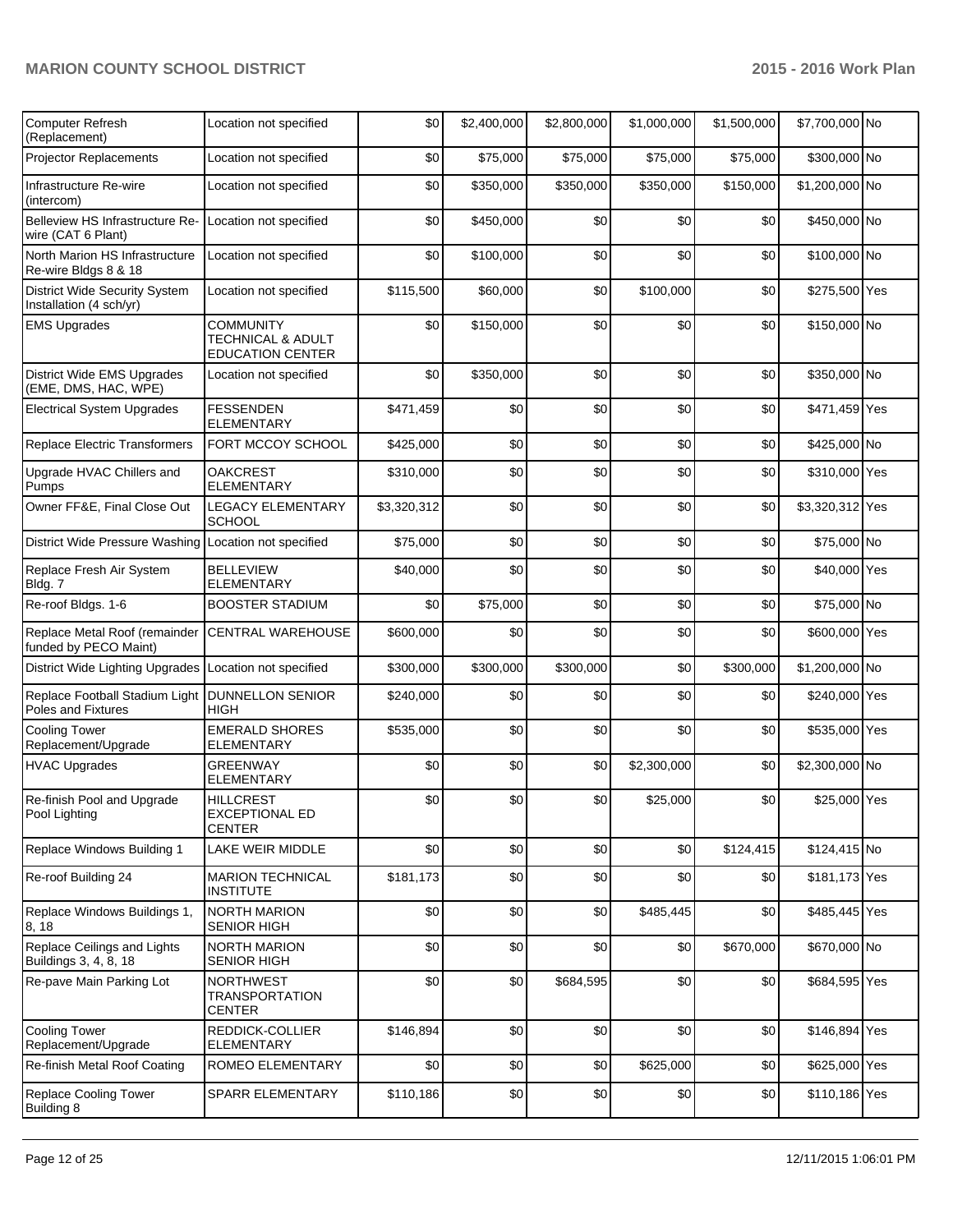| District Wide Add HVAC in<br>Middle School and Elementary<br>Gymnasiums (BMS, FKMS,<br>HMS, LWMS, NMMS, OMS,<br><b>BSE, FES)</b> | Location not specified                                                             | \$0         | \$0       | \$3,000,000 | \$0         | \$0         | \$3,000,000 No |  |
|----------------------------------------------------------------------------------------------------------------------------------|------------------------------------------------------------------------------------|-------------|-----------|-------------|-------------|-------------|----------------|--|
| Expand Cafeteria/Multi-purpose                                                                                                   | <b>DUNNELLON SENIOR</b><br><b>HIGH</b>                                             | \$3,750,000 | \$0       | \$0         | \$0         | \$0         | \$3,750,000 No |  |
| <b>Building Plan Archives Minor</b><br>Remodeling                                                                                | <b>SUPPORT SERVICES</b><br><b>CENTER</b>                                           | \$5,184     | \$0       | \$0         | \$0         | \$0         | \$5,184 Yes    |  |
| Offsite Improvements<br>(sidewalks, ingress/egress)                                                                              | <b>LEGACY ELEMENTARY</b><br><b>SCHOOL</b>                                          | \$273,032   | \$0       | \$0         | \$0         | \$0         | \$273,032 Yes  |  |
| Enclose Open Bay at Liberty<br><b>Transportation Center</b>                                                                      | <b>NORTHWEST</b><br><b>TRANSPORTATION</b><br><b>CENTER</b>                         | \$350,000   | \$0       | \$0         | \$0         | \$0         | \$350,000 No   |  |
| New School Site Purchase<br>Summur Property (High CCC)                                                                           | Location not specified                                                             | \$4,000     | \$0       | \$0         | \$0         | \$0         | \$4,000 Yes    |  |
| New School Site Purchase<br>Shuaney Property (Middle DD)                                                                         | Location not specified                                                             | \$875,000   | \$0       | \$0         | \$0         | \$0         | \$875,000 Yes  |  |
| District Wide Cooling Controller<br>Upgrades                                                                                     | Location not specified                                                             | \$17,717    | \$0       | \$0         | \$0         | \$0         | \$17,717 Yes   |  |
| New School Site Purchase<br><b>Marion Oaks SW</b>                                                                                | Location not specified                                                             | \$850       | \$0       | \$0         | \$0         | \$0         | \$850 Yes      |  |
| <b>District Wide Gutter</b><br>Replacement                                                                                       | Location not specified                                                             | \$34,497    | \$0       | \$0         | \$0         | \$0         | \$34,497 Yes   |  |
| District Wide Lighting Upgrades                                                                                                  | Location not specified                                                             | \$0         | \$0       | \$0         | \$300,000   | \$0         | \$300,000 Yes  |  |
| District Wide Vocational Ed.<br><b>Space Renovations</b>                                                                         | Location not specified                                                             | \$100,000   | \$101,880 | \$0         | \$0         | \$0         | \$201,880 Yes  |  |
| District Wide Vocational Ed.<br><b>Space Renovations</b>                                                                         | Location not specified                                                             | \$0         | \$0       | \$100,000   | \$0         | \$0         | \$100,000 No   |  |
| <b>District Wide Storage Facilities</b>                                                                                          | Location not specified                                                             | \$200,000   | \$372,079 | \$150,000   | \$228,166   | \$0         | \$950,245 Yes  |  |
| Resurface Asphalt Parking                                                                                                        | <b>BELLEVIEW MIDDLE</b>                                                            | \$0         | \$0       | \$0         | \$182,000   | \$0         | \$182,000 No   |  |
| Resurface Asphalt Parking                                                                                                        | <b>BELLEVIEW SENIOR</b><br><b>HIGH</b>                                             | \$0         | \$0       | \$0         | \$0         | \$265,000   | \$265,000 No   |  |
| <b>Water Source HVAC</b><br>Upgrade/Replacement                                                                                  | <b>COMMUNITY</b><br><b>TECHNICAL &amp; ADULT</b><br><b>EDUCATION CENTER</b>        | \$0         | \$0       | \$0         | \$0         | \$3,235,000 | \$3,235,000 No |  |
| Upgrade/Replace Cafeteria<br><b>HVAC</b>                                                                                         | <b>DUNNELLON MIDDLE</b>                                                            | \$0         | \$0       | \$0         | \$0         | \$755,000   | \$755,000 No   |  |
| <b>HVAC Upgrades</b>                                                                                                             | <b>EIGHTH STREET</b><br><b>ELEMENTARY</b>                                          | \$0         | \$0       | \$0         | \$0         | \$4,235,000 | \$4,235,000 No |  |
| <b>EMS Upgrades</b>                                                                                                              | <b>HOWARD MIDDLE</b>                                                               | \$0         | \$0       | \$0         | \$0         | \$120,000   | \$120,000 No   |  |
| Flooring Replacement Bldg. 3                                                                                                     | LAKE WEIR SENIOR<br><b>HIGH</b>                                                    | \$102,458   | \$0       | \$0         | \$0         | \$0         | \$102,458 Yes  |  |
| Resurface Asphalt Track                                                                                                          | LAKE WEIR SENIOR<br>HIGH                                                           | \$0         | \$0       | \$0         | \$0         | \$143,000   | \$143,000 No   |  |
| HVAC Upgrades                                                                                                                    | <b>MADISON STREET</b><br>ACADEMY OF VISUAL<br><b>AND PERFORMING</b><br><b>ARTS</b> | \$0         | \$0       | \$0         | \$3,200,000 | \$0         | \$3,200,000 No |  |
| Pool Room Dehumidifier<br>Replacement                                                                                            | <b>MAPLEWOOD</b><br><b>ELEMENTARY</b>                                              | \$0         | \$0       | \$0         | \$0         | \$245,000   | \$245,000 No   |  |
| <b>HVAC Upgrades to Building 1</b>                                                                                               | OSCEOLA MIDDLE                                                                     | \$0         | \$0       | \$0         | \$0         | \$4,300,000 | \$4,300,000 No |  |
| <b>HVAC Upgrades</b>                                                                                                             | <b>SUPPORT SERVICES</b><br><b>CENTER</b>                                           | \$515,804   | \$0       | \$0         | \$0         | \$0         | \$515,804 Yes  |  |
| Canopy Replacement                                                                                                               | WARD-HIGHLANDS<br><b>ELEMENTARY</b>                                                | \$55,000    | \$0       | \$0         | \$0         | \$0         | \$55,000 Yes   |  |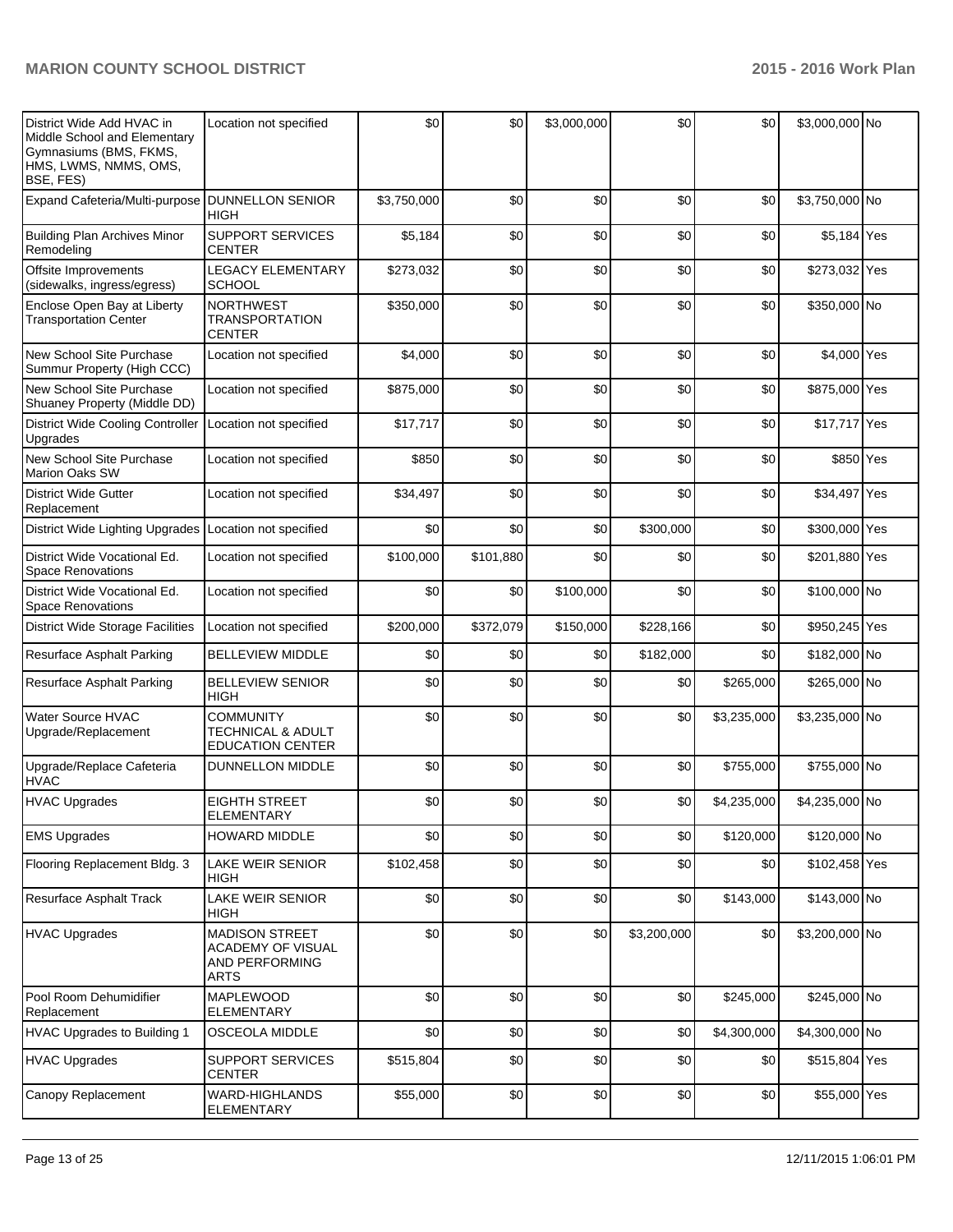| Upgrade Auditorium Lighting<br>System                       | IWEST PORT SENIOR<br><b>HIGH</b>       | \$145,000        | \$0          | \$0          | \$0          | \$0         | \$145,000 Yes                |  |
|-------------------------------------------------------------|----------------------------------------|------------------|--------------|--------------|--------------|-------------|------------------------------|--|
| <b>HVAC Upgrades</b>                                        | <b>WEST PORT SENIOR</b><br><b>HIGH</b> | \$0              | \$0          | \$0          | \$8,500,000  | \$0         | \$8,500,000 No               |  |
| New P.E. Facility                                           | <b>DUNNELLON SENIOR</b><br><b>HIGH</b> | \$100,000        | \$0          | \$0          | \$0          | \$0         | \$100,000 Yes                |  |
| New Dining Facility, Covered<br>Dining, Custodial Receiving | OSCEOLA MIDDLE                         | \$0              | \$0          | \$0          | \$1,850,000  | \$0         | \$1,850,000 Yes              |  |
| New Cafeteria, Renovate<br>School                           | WYOMINA PARK<br><b>ELEMENTARY</b>      | \$0 <sub>1</sub> | \$0          | \$0          | \$0          | \$2,961,818 | \$2,961,818 Yes              |  |
|                                                             |                                        | \$116,791,027    | \$59,506,515 | \$45,908,991 | \$63,787,326 |             | \$27,962,412   \$313,956,271 |  |

# **Additional Project Schedules**

Any projects that are not identified in the last approved educational plant survey.

Nothing reported for this section.

# **Non Funded Growth Management Project Schedules**

Schedule indicating which projects, due to planned development, that CANNOT be funded from current revenues projected over the next five years.

Nothing reported for this section.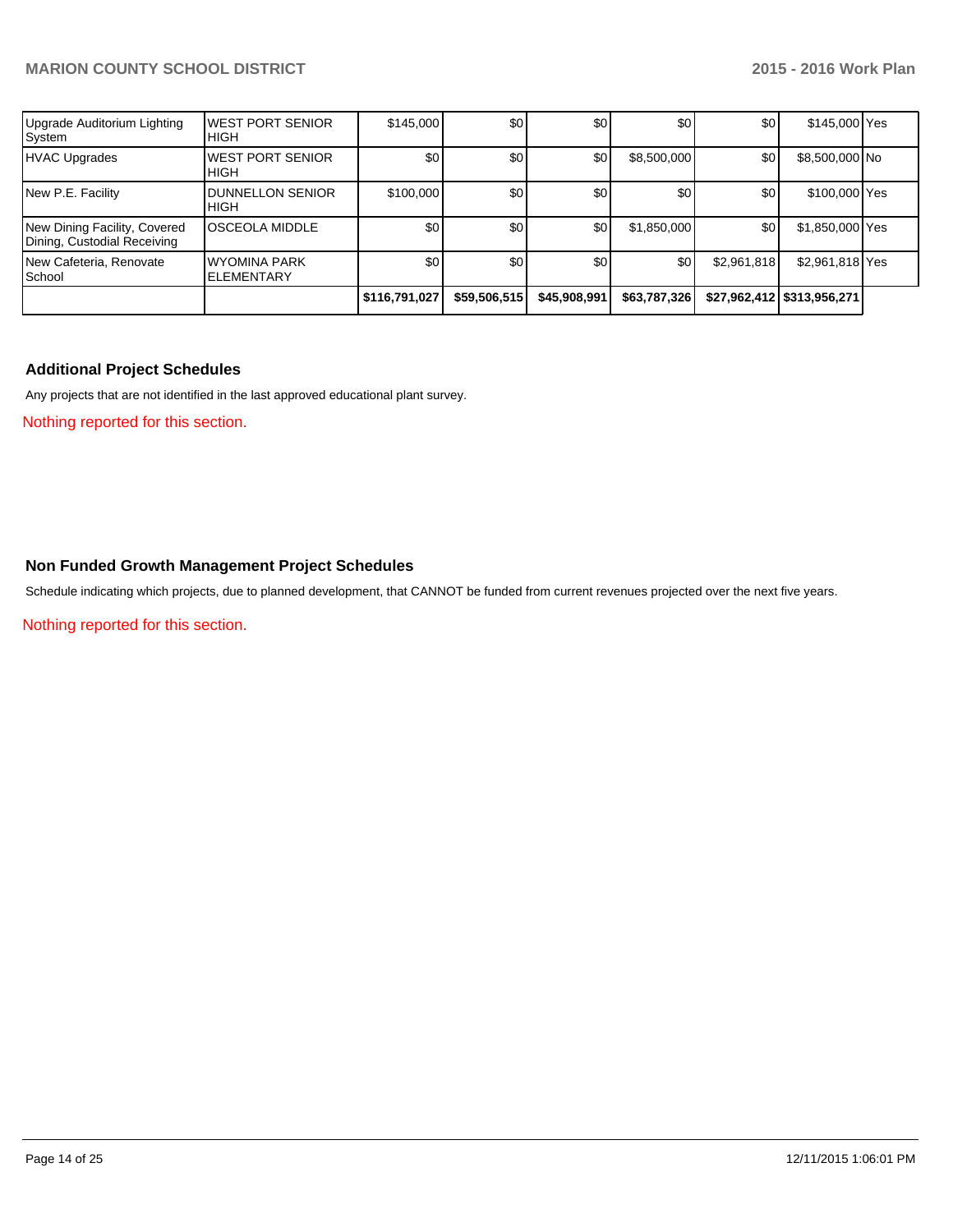# **Capacity Tracking**

| Location                                                                           | $2015 -$                 | Actual                                   | Actual                           | # Class | Actual                                           | Actual                                 | <b>New</b>       | <b>New</b>                          | Projected                        | Projected                              | Projected                             |
|------------------------------------------------------------------------------------|--------------------------|------------------------------------------|----------------------------------|---------|--------------------------------------------------|----------------------------------------|------------------|-------------------------------------|----------------------------------|----------------------------------------|---------------------------------------|
|                                                                                    | 2016 Satis.<br>Stu. Sta. | $2015 -$<br><b>2016 FISH</b><br>Capacity | $2014 -$<br>2015<br><b>COFTE</b> | Rooms   | Average<br>$2015 -$<br>2016 Class<br><b>Size</b> | $2015 -$<br>2016<br><b>Utilization</b> | Stu.<br>Capacity | Rooms to<br>be<br>Added/Re<br>moved | $2019 -$<br>2020<br><b>COFTE</b> | $2019 -$<br>2020<br><b>Utilization</b> | $2019 -$<br>2020 Class<br><b>Size</b> |
| <b>HOWARD MIDDLE</b>                                                               | 1,692                    | 1,522                                    | 1,213                            | 72      | 17                                               | 80.00 %                                | $-176$           | -8                                  | 1,292                            | 96.00%                                 | 20                                    |
| <b>ANTHONY</b><br><b>ELEMENTARY</b>                                                | 449                      | 449                                      | 329                              | 24      | 14                                               | 73.00 %                                | $-18$            | $\Omega$                            | 321                              | 74.00%                                 | 13                                    |
| <b>BELLEVIEW</b><br>ELEMENTARY                                                     | 786                      | 786                                      | 625                              | 43      | 15                                               | 79.00 %                                | $-126$           | $-7$                                | 599                              | 91.00%                                 | 17                                    |
| <b>BELLEVIEW-SANTOS</b><br><b>ELEMENTARY</b>                                       | 694                      | 694                                      | 510                              | 37      | 14                                               | 73.00 %                                | 0                | $\Omega$                            | 448                              | 65.00%                                 | 12                                    |
| <b>REDDICK-COLLIER</b><br>ELEMENTARY                                               | 686                      | 686                                      | 315                              | 39      | 8                                                | 46.00 %                                | 0                | $\Omega$                            | 308                              | 45.00 %                                | 8                                     |
| <b>DUNNELLON MIDDLE</b>                                                            | 1,143                    | 1,028                                    | 646                              | 52      | 12                                               | 63.00 %                                | $-59$            | $-3$                                | 657                              | 68.00 %                                | 13                                    |
| <b>EAST MARION</b><br><b>ELEMENTARY</b>                                            | 750                      | 750                                      | 635                              | 41      | 15                                               | 85.00 %                                | $-22$            | $-1$                                | 648                              | 89.00 %                                | 16                                    |
| <b>EIGHTH STREET</b><br>ELEMENTARY                                                 | 370                      | 370                                      | 340                              | 19      | 18                                               | 92.00 %                                | 0                | $\Omega$                            | 322                              | 87.00 %                                | 17                                    |
| <b>FESSENDEN</b><br><b>ELEMENTARY</b>                                              | 464                      | 464                                      | 489                              | 26      | 19                                               | 105.00 %                               | 0                | $\Omega$                            | 477                              | 103.00%                                | 18                                    |
| <b>FORT KING MIDDLE</b>                                                            | 1,449                    | 1,304                                    | 1,050                            | 62      | 17                                               | 81.00 %                                | 0                | $\Omega$                            | 1,086                            | 83.00 %                                | 18                                    |
| <b>WARD-HIGHLANDS</b><br><b>ELEMENTARY</b>                                         | 831                      | 831                                      | 831                              | 46      | 18                                               | 100.00 %                               | 0                | $\Omega$                            | 766                              | 92.00 %                                | 17                                    |
| LAKE WEIR MIDDLE                                                                   | 1,489                    | 1,340                                    | 1,294                            | 65      | 20                                               | 97.00 %                                | $\mathbf 0$      | $\Omega$                            | 1,352                            | 101.00%                                | 21                                    |
| <b>MADISON STREET</b><br><b>ACADEMY OF VISUAL</b><br>AND PERFORMING<br><b>ARTS</b> | 488                      | 488                                      | 400                              | 26      | 15                                               | 82.00 %                                | $\Omega$         | $\Omega$                            | 371                              | 76.00 %                                | 14                                    |
| DR N H JONES<br><b>ELEMENTARY</b>                                                  | 822                      | 822                                      | 651                              | 44      | 15                                               | 79.00 %                                | $\mathbf 0$      | $\Omega$                            | 605                              | 74.00%                                 | 14                                    |
| <b>NORTH MARION</b><br><b>SENIOR HIGH</b>                                          | 1,814                    | 1,723                                    | 1,230                            | 76      | 16                                               | 71.00 %                                | $-21$            | $-1$                                | 1,209                            | 71.00%                                 | 16                                    |
| <b>OAKCREST</b><br><b>ELEMENTARY</b>                                               | 903                      | 903                                      | 782                              | 51      | 15                                               | 87.00 %                                | 0                | $\Omega$                            | 756                              | 84.00 %                                | 15                                    |
| <b>MARION TECHNICAL</b><br><b>INSTITUTE</b>                                        | 365                      | 273                                      | 238                              | 16      | 15                                               | 87.00 %                                | 0                | $\Omega$                            | 269                              | 99.00 %                                | 17                                    |
| OSCEOLA MIDDLE                                                                     | 945                      | 850                                      | 911                              | 42      | 22                                               | 107.00 %                               | 22               | 1                                   | 924                              | 106.00%                                | 21                                    |
| <b>SPARR ELEMENTARY</b>                                                            | 494                      | 494                                      | 325                              | 27      | 12                                               | 66.00 %                                | $-18$            | $-1$                                | 326                              | 68.00%                                 | 13                                    |
| SOUTH OCALA<br><b>ELEMENTARY</b>                                                   | 728                      | 728                                      | 668                              | 40      | 17                                               | 92.00 %                                | 0                | $\Omega$                            | 668                              | 92.00%                                 | 17                                    |
| STANTON-WEIRSDALE<br>ELEMENTARY                                                    | 588                      | 588                                      | 490                              | 32      | 15                                               | 83.00 %                                | $-22$            | $-1$                                | 492                              | 87.00 %                                | 16                                    |
| WYOMINA PARK<br><b>ELEMENTARY</b>                                                  | 522                      | 522                                      | 644                              | 29      | 22                                               | 123.00 %                               | 192              | 10                                  | 651                              | 91.00%                                 | 17                                    |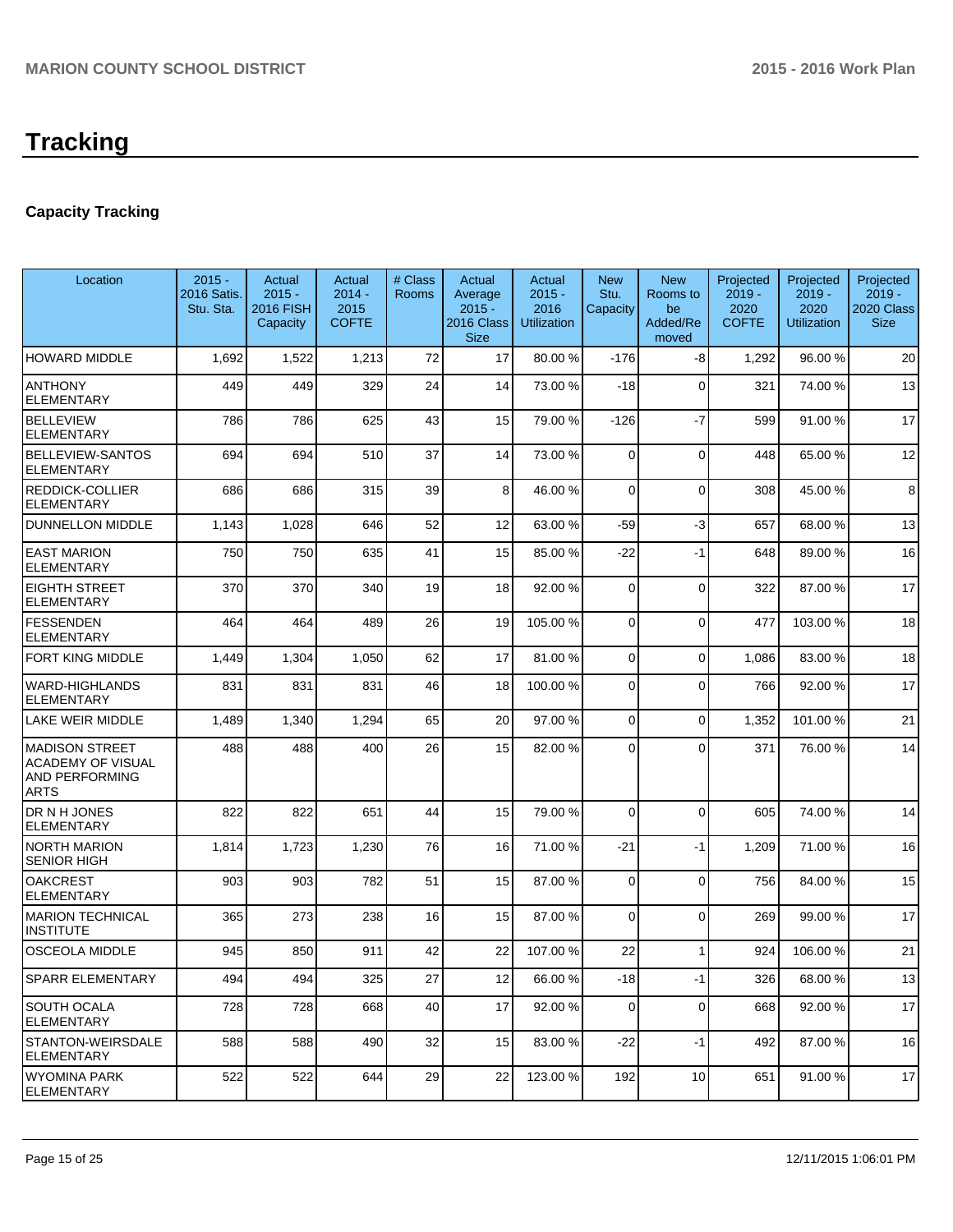| <b>VANGUARD SENIOR</b><br><b>HIGH</b>                                       | 1,953    | 1,855    | 1,563    | 78          | 20 <sup>1</sup> | 84.00 %  | $-24$          | $-1$           | 1,545       | 84.00%  | 20             |
|-----------------------------------------------------------------------------|----------|----------|----------|-------------|-----------------|----------|----------------|----------------|-------------|---------|----------------|
| <b>HILLCREST</b><br><b>EXCEPTIONAL ED</b><br><b>CENTER</b>                  | 259      | 259      | 176      | 25          | $\overline{7}$  | 68.00 %  | $\Omega$       | $\Omega$       | 165         | 64.00%  | $\overline{7}$ |
| <b>NORTH MARION</b><br><b>MIDDLE</b>                                        | 1,117    | 1,005    | 788      | 50          | 16              | 78.00 %  | $\Omega$       | $\Omega$       | 810         | 81.00%  | 16             |
| <b>LAKE WEIR SENIOR</b><br><b>HIGH</b>                                      | 2,095    | 1,990    | 1,560    | 88          | 18              | 78.00 %  | $\Omega$       | $\mathbf 0$    | 1,523       | 77.00 % | 17             |
| PHOENIX CENTER                                                              | $\Omega$ | $\Omega$ | $\Omega$ | $\mathbf 0$ | $\overline{0}$  | 0.00%    | $\Omega$       | $\mathbf 0$    | $\mathbf 0$ | 0.00%   | $\overline{0}$ |
| <b>DUNNELLON SENIOR</b><br><b>HIGH</b>                                      | 1,271    | 1,143    | 995      | 52          | 19              | 87.00 %  | -24            | $\mathbf 0$    | 951         | 85.00 % | 18             |
| FORT MCCOY SCHOOL                                                           | 1,571    | 1,413    | 942      | 70          | 13              | 67.00 %  | $-40$          | $-2$           | 953         | 69.00 % | 14             |
| <b>OCALA SPRINGS</b><br><b>ELEMENTARY</b>                                   | 564      | 564      | 626      | 30          | 21              | 111.00 % | 18             | 1              | 586         | 101.00% | 19             |
| <b>SHADY HILL</b><br><b>ELEMENTARY</b>                                      | 713      | 713      | 646      | 38          | 17              | 91.00 %  | $\overline{0}$ | $\mathbf 0$    | 592         | 83.00 % | 16             |
| <b>EMERALD SHORES</b><br><b>ELEMENTARY</b>                                  | 713      | 713      | 617      | 38          | 16              | 87.00 %  | $\Omega$       | $\overline{0}$ | 619         | 87.00 % | 16             |
| <b>SUNRISE ELEMENTARY</b>                                                   | 971      | 971      | 765      | 53          | 14              | 79.00 %  | $\Omega$       | $\overline{0}$ | 749         | 77.00 % | 14             |
| EVERGREEN<br><b>ELEMENTARY</b>                                              | 728      | 728      | 528      | 40          | 13              | 73.00 %  | $\Omega$       | $\mathbf{0}$   | 523         | 72.00 % | 13             |
| <b>HARBOUR VIEW</b><br><b>ELEMENTARY</b>                                    | 828      | 828      | 767      | 46          | 17              | 93.00 %  | 0              | $\overline{0}$ | 720         | 87.00 % | 16             |
| <b>MAPLEWOOD</b><br><b>ELEMENTARY</b>                                       | 771      | 771      | 694      | 50          | 14              | 90.00 %  | $\Omega$       | 0              | 687         | 89.00 % | 14             |
| ROMEO ELEMENTARY                                                            | 770      | 770      | 705      | 41          | 17              | 92.00 %  | $-18$          | $-1$           | 668         | 89.00 % | 17             |
| <b>BELLEVIEW MIDDLE</b>                                                     | 1,328    | 1,195    | 958      | 57          | 17              | 80.00 %  | $\overline{0}$ | $\mathbf 0$    | 952         | 80.00 % | 17             |
| <b>DUNNELLON</b><br>ELEMENTARY                                              | 648      | 648      | 674      | 36          | 19              | 104.00 % | $\Omega$       | $\overline{0}$ | 554         | 85.00 % | 15             |
| <b>COLLEGE PARK</b><br><b>ELEMENTARY</b>                                    | 784      | 784      | 736      | 44          | 17              | 94.00 %  | $\overline{0}$ | 0              | 725         | 92.00 % | 16             |
| <b>COMMUNITY</b><br><b>TECHNICAL &amp; ADULT</b><br><b>EDUCATION CENTER</b> | 504      | 756      | 18       | 25          | 1               | 2.00 %   | $\Omega$       | $\Omega$       | 14          | 2.00%   | 1              |
| <b>BELLEVIEW SENIOR</b><br><b>HIGH</b>                                      | 1,625    | 1,543    | 1,447    | 65          | 22              | 94.00 %  | $-24$          | $-1$           | 1,420       | 93.00 % | 22             |
| <b>GREENWAY</b><br><b>ELEMENTARY</b>                                        | 860      | 860      | 689      | 46          | 15              | 80.00 %  | $-54$          | $-3$           | 676         | 84.00%  | 16             |
| <b>SADDLEWOOD</b><br><b>IELEMENTARY</b>                                     | 910      | 910      | 882      | 51          | 17              | 97.00 %  | $-20$          | $-2$           | 844         | 95.00 % | 17             |
| WEST PORT SENIOR<br> HIGH                                                   | 2,607    | 2,476    | 2,346    | 108         | 22              | 95.00 %  | $-24$          | $-1$           | 2,347       | 96.00%  | 22             |
| FOREST HIGH SCHOOL<br>(NEW)                                                 | 2,396    | 2,276    | 1,914    | 100         | 19              | 84.00 %  | $\Omega$       | $\mathbf 0$    | 1,949       | 86.00 % | 19             |
| HAMMETT BOWEN JR.<br><b>ELEMENTARY</b>                                      | 824      | 824      | 744      | 45          | 17              | 90.00 %  | $-22$          | 0              | 693         | 86.00%  | 15             |
| HORIZON ACADEMY AT<br><b>IMARION OAKS</b>                                   | 1,305    | 1,174    | 764      | 56          | 14              | 65.00 %  | $\Omega$       | $\mathbf 0$    | 781         | 67.00 % | 14             |
| LIBERTY MIDDLE                                                              | 1,308    | 1,177    | 1,114    | 56          | 20 <sup>2</sup> | 95.00 %  | $\overline{0}$ | 0              | 1,153       | 98.00 % | 21             |
| <b>MARION OAKS</b><br><b>ELEMENTARY SCHOOL</b>                              | 987      | 987      | 802      | 57          | 14              | 81.00 %  | $\overline{0}$ | 0              | 814         | 82.00 % | 14             |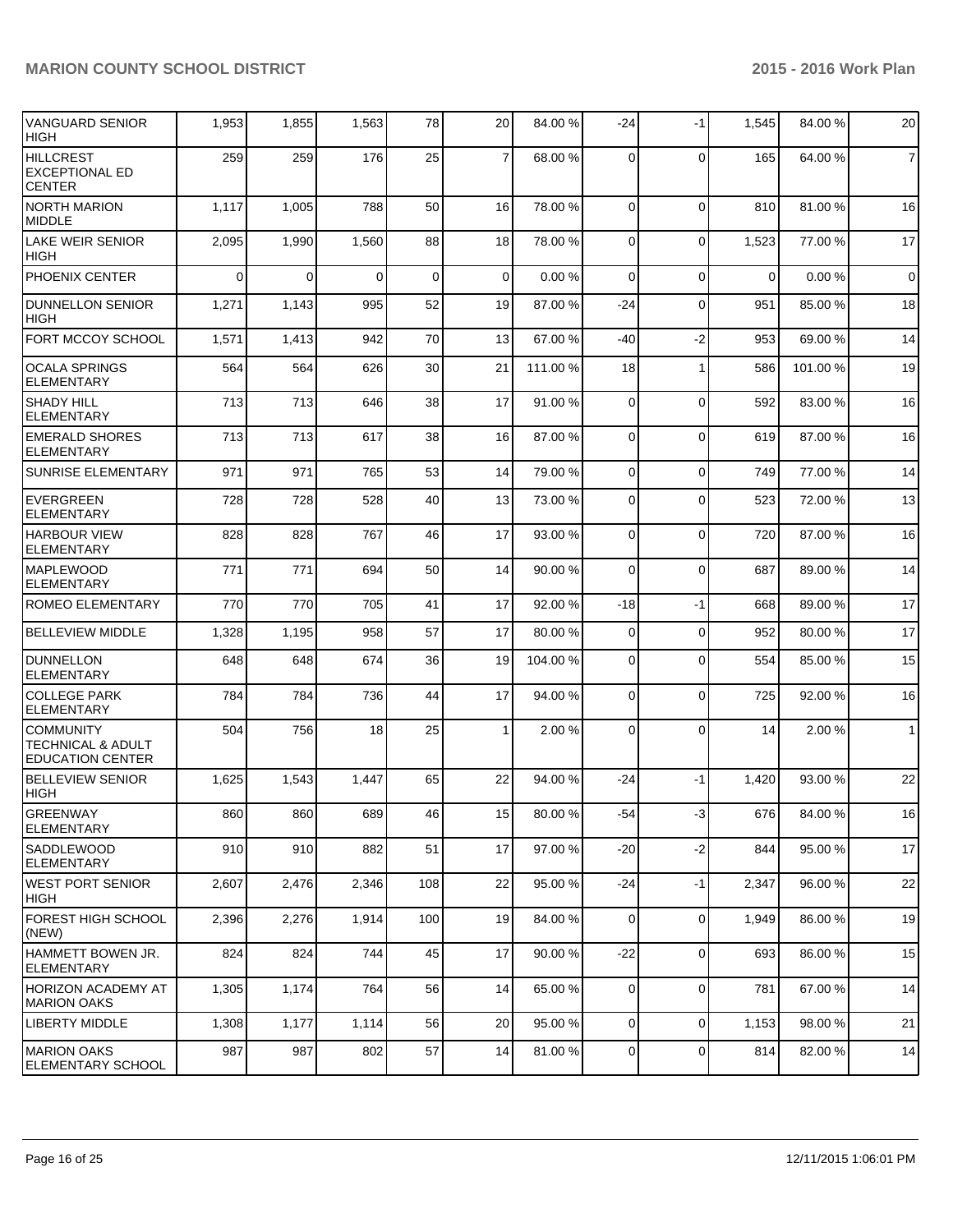| <b>ILEGACY ELEMENTARY</b><br><b>ISCHOOL</b> | 859    | 859    | 649 I  | 47'   | 14 <sup>1</sup> | 76.00 %    |      |       | 684    | 80.00 % | 15<br>U |
|---------------------------------------------|--------|--------|--------|-------|-----------------|------------|------|-------|--------|---------|---------|
|                                             | 49,741 | 47,807 | 39,728 | 2,401 | 17 I            | $83.10 \%$ | -480 | $-21$ | 39.244 | 82.92 % | 16      |

The COFTE Projected Total (39,244) for 2019 - 2020 must match the Official Forecasted COFTE Total (39,243 ) for 2019 - 2020 before this section can be completed. In the event that the COFTE Projected Total does not match the Official forecasted COFTE, then the Balanced Projected COFTE Table should be used to balance COFTE.

| Projected COFTE for 2019 - 2020 |        | Gr            |
|---------------------------------|--------|---------------|
| Elementary (PK-3)               | 12,293 |               |
| Middle $(4-8)$                  | 15,604 | Eleme         |
| High (9-12)                     | 11,347 | <b>Middle</b> |
|                                 | 39,243 |               |

| <b>Grade Level Type</b> | <b>Balanced Projected</b><br>COFTE for 2019 - 2020 |
|-------------------------|----------------------------------------------------|
| Elementary (PK-3)       |                                                    |
| Middle $(4-8)$          |                                                    |
| High (9-12)             |                                                    |
|                         | 39,244                                             |

# **Relocatable Replacement**

Number of relocatable classrooms clearly identified and scheduled for replacement in the school board adopted financially feasible 5-year district work program.

| Location                               | $2015 - 2016$ | $2016 - 2017$ | 2017 - 2018 | $2018 - 2019$ | 2019 - 2020 | Year 5 Total    |
|----------------------------------------|---------------|---------------|-------------|---------------|-------------|-----------------|
| <b>IFESSENDEN ELEMENTARY</b>           |               |               |             |               |             |                 |
| <b>IWARD-HIGHLANDS ELEMENTARY</b>      |               |               |             |               |             | 2               |
| <b>IWYOMINA PARK ELEMENTARY</b>        | 10            |               |             |               |             | 10 <sup>1</sup> |
| HILLCREST EXCEPTIONAL ED CENTER        |               |               |             |               |             | 3               |
| <b>INORTH MARION MIDDLE</b>            |               |               |             |               |             |                 |
| <b>OCALA SPRINGS ELEMENTARY</b>        |               |               |             |               |             |                 |
| <b>HARBOUR VIEW ELEMENTARY</b>         |               |               |             |               |             |                 |
| <b>HAMMETT BOWEN JR. ELEMENTARY</b>    |               |               |             |               |             |                 |
| <b>Total Relocatable Replacements:</b> | 12            |               |             |               |             | 21              |

# **Charter Schools Tracking**

Information regarding the use of charter schools.

| Location-Type                   | # Relocatable<br>units or<br>permanent<br><b>classrooms</b> | Owner            | Year Started or<br>Scheduled | Student<br><b>Stations</b> | <b>Students</b><br>Enrolled | Years in<br>Contract | <b>Total Charter</b><br><b>Students</b><br>projected for<br>2019 - 2020 |
|---------------------------------|-------------------------------------------------------------|------------------|------------------------------|----------------------------|-----------------------------|----------------------|-------------------------------------------------------------------------|
| Marion Charter School           |                                                             | 10 PRIVATE       | 2000                         | 200                        | 207                         | 15 <sub>l</sub>      | 190                                                                     |
| Mcintosh Area School            |                                                             | 4 LEASE PURCHASE | 2003                         | 116                        | 62                          | 12                   | 74                                                                      |
| Francis Marion Military Academy |                                                             | 6 <b>OTHER</b>   | 2008                         | 140                        | 96                          |                      | 112                                                                     |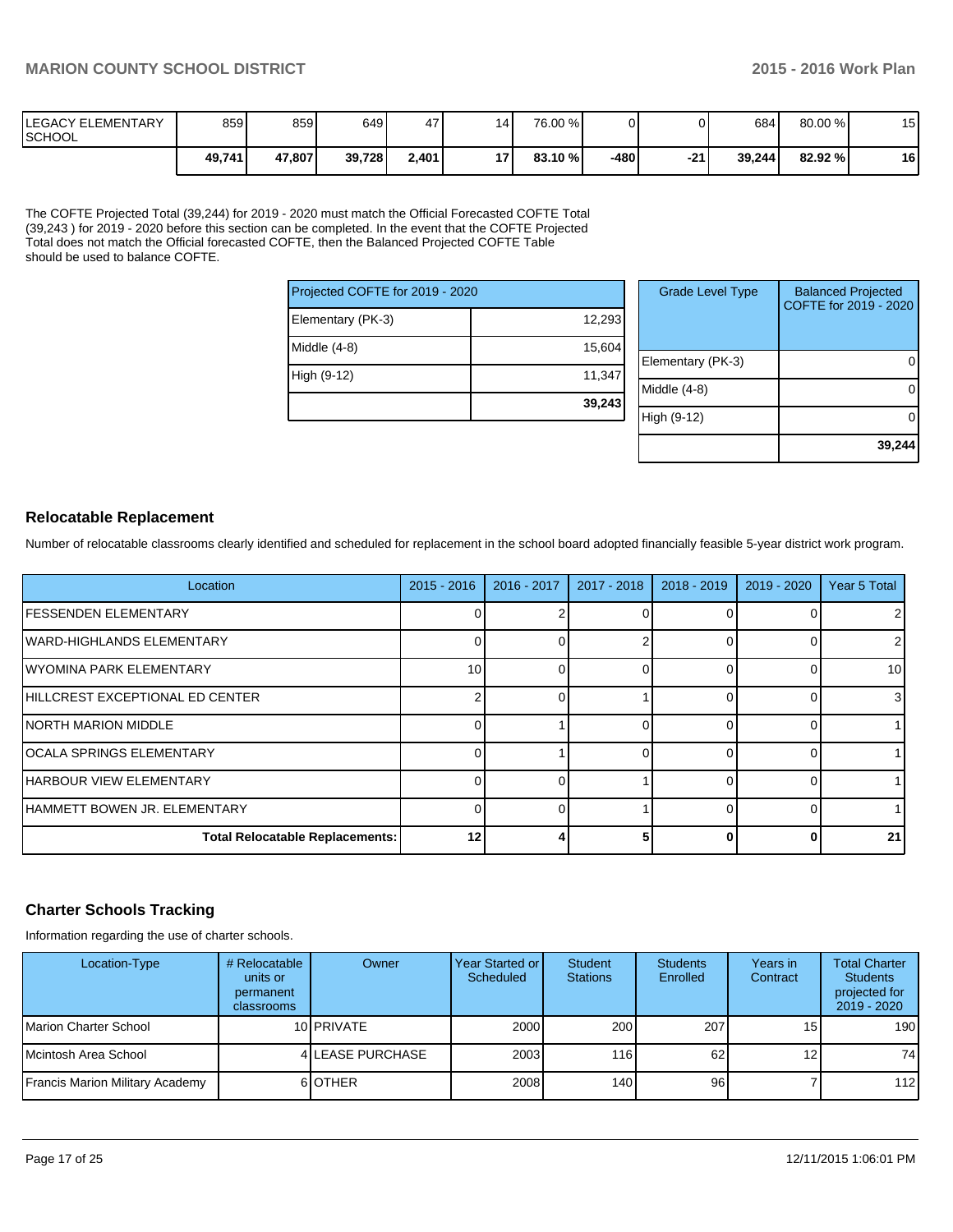| <b>Francis Marion Charter School</b> |                 | <b>IOTHER</b> | 2013 | 10I | 1 2 7<br>$-$ | 122 |
|--------------------------------------|-----------------|---------------|------|-----|--------------|-----|
|                                      | 25 <sup>1</sup> |               |      | 566 | 492          | 498 |

# **Special Purpose Classrooms Tracking**

The number of classrooms that will be used for certain special purposes in the current year, by facility and type of classroom, that the district will, 1), not use for educational purposes, and 2), the co-teaching classrooms that are not open plan classrooms and will be used for educational purposes.

| School                               | <b>School Type</b>                     | # of Elementary<br>K-3 Classrooms | # of Middle 4-8<br><b>Classrooms</b> | $#$ of High 9-12<br><b>Classrooms</b> | # of $ESE$<br>Classrooms | # of Combo<br><b>Classrooms</b> | Total<br><b>Classrooms</b> |
|--------------------------------------|----------------------------------------|-----------------------------------|--------------------------------------|---------------------------------------|--------------------------|---------------------------------|----------------------------|
|                                      | <b>Total Educational Classrooms: I</b> |                                   |                                      |                                       |                          |                                 | 01                         |
| School                               | <b>School Type</b>                     | # of Elementary<br>K-3 Classrooms | # of Middle 4-8<br><b>Classrooms</b> | # of High $9-12$<br><b>Classrooms</b> | # of $ESE$<br>Classrooms | # of Combo<br><b>Classrooms</b> | Total<br><b>Classrooms</b> |
| <b>Total Co-Teaching Classrooms:</b> |                                        |                                   |                                      |                                       |                          |                                 | 01                         |

#### **Infrastructure Tracking**

**Necessary offsite infrastructure requirements resulting from expansions or new schools. This section should include infrastructure information related to capacity project schedules and other project schedules (Section 4).**

Not Applicable. All necessary offsite infrastructure has been constructed at this time.

**Proposed location of planned facilities, whether those locations are consistent with the comprehensive plans of all affected local governments, and recommendations for infrastructure and other improvements to land adjacent to existing facilities. Provisions of 1013.33(12), (13) and (14) and 1013.36 must be addressed for new facilities planned within the 1st three years of the plan (Section 5).**

Not applicable. There are no new planned facilities at this time.

**Consistent with Comp Plan?** Yes

#### **Net New Classrooms**

The number of classrooms, by grade level and type of construction, that were added during the last fiscal year.

| List the net new classrooms added in the 2014 - 2015 fiscal year.                                                                                       | List the net new classrooms to be added in the 2015 - 2016 fiscal<br>Ivear. |                            |                                 |                        |                              |                          |                                |                        |
|---------------------------------------------------------------------------------------------------------------------------------------------------------|-----------------------------------------------------------------------------|----------------------------|---------------------------------|------------------------|------------------------------|--------------------------|--------------------------------|------------------------|
| "Classrooms" is defined as capacity carrying classrooms that are added to increase<br>capacity to enable the district to meet the Class Size Amendment. | Totals for fiscal year 2015 - 2016 should match totals in Section 15A.      |                            |                                 |                        |                              |                          |                                |                        |
| Location                                                                                                                                                | $2014 - 2015 \#$<br>Permanent                                               | $2014 - 2015$ #<br>Modular | $2014 - 2015 \#$<br>Relocatable | $2014 - 2015$<br>Total | $2015 - 2016$ #<br>Permanent | 2015 - 2016 #<br>Modular | $2015 - 2016$ #<br>Relocatable | $2015 - 2016$<br>Total |
| Elementary (PK-3)                                                                                                                                       |                                                                             |                            |                                 |                        | 19                           |                          |                                | 19                     |
| Middle (4-8)                                                                                                                                            |                                                                             |                            |                                 |                        |                              |                          |                                | 31                     |
| High (9-12)                                                                                                                                             |                                                                             |                            |                                 |                        |                              |                          |                                |                        |
|                                                                                                                                                         |                                                                             |                            |                                 |                        | 22                           |                          |                                | 22 <sub>1</sub>        |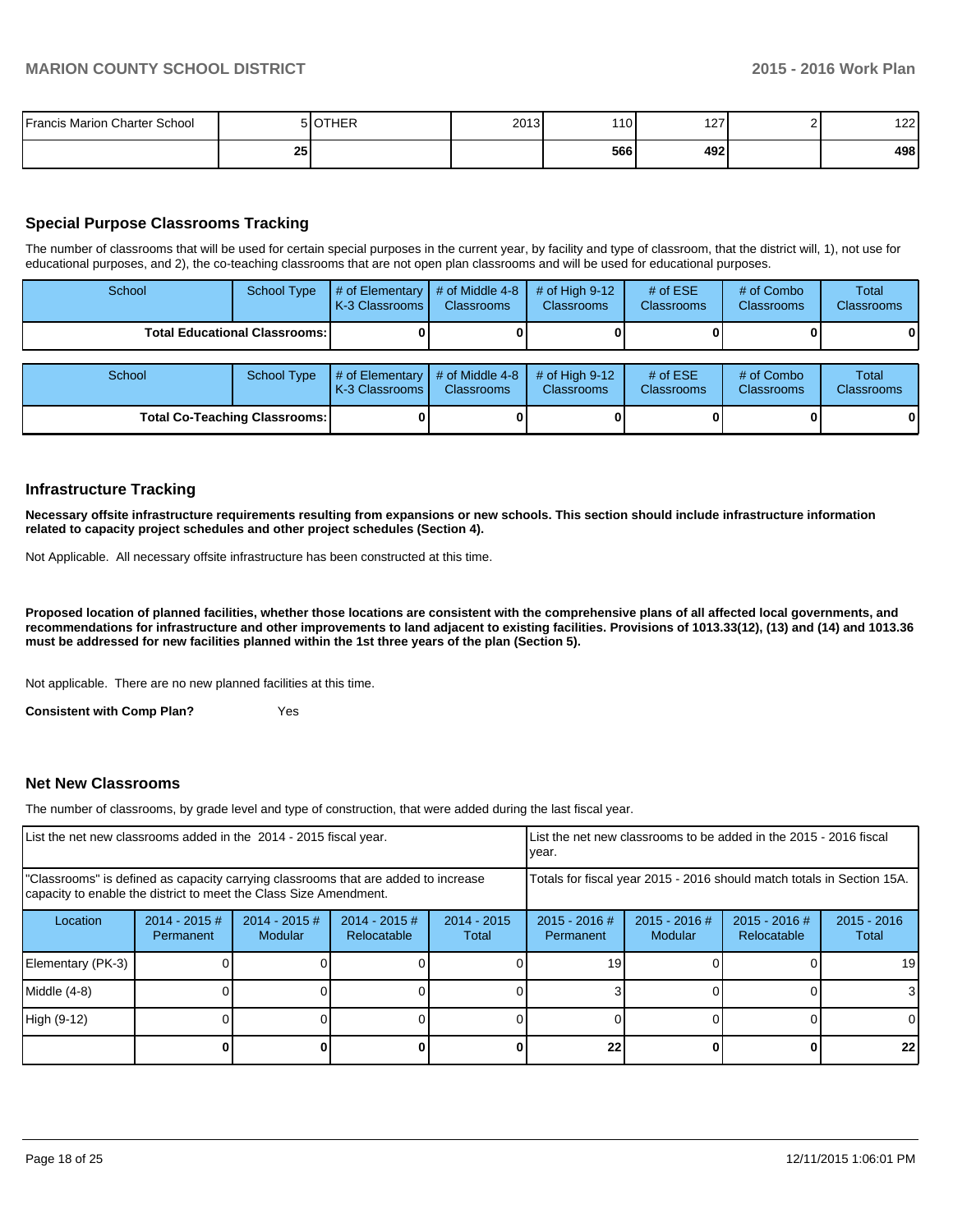# **Relocatable Student Stations**

Number of students that will be educated in relocatable units, by school, in the current year, and the projected number of students for each of the years in the workplan.

| <b>Site</b>                                                     | 2015 - 2016    | 2016 - 2017    | 2017 - 2018    | 2018 - 2019    | 2019 - 2020    | 5 Year Average |
|-----------------------------------------------------------------|----------------|----------------|----------------|----------------|----------------|----------------|
| <b>HOWARD MIDDLE</b>                                            | 176            | 0              | 0              | 0              | 0              | 35             |
| <b>ANTHONY ELEMENTARY</b>                                       | 46             | 10             | 10             | 10             | 10             | 17             |
| <b>BELLEVIEW ELEMENTARY</b>                                     | 131            | 55             | 48             | 48             | 5              | 57             |
| BELLEVIEW-SANTOS ELEMENTARY                                     | 0              | 15             | 15             | 15             | 15             | 12             |
| <b>REDDICK-COLLIER ELEMENTARY</b>                               | 0              | 0              | 0              | 0              | 0              | $\mathbf 0$    |
| <b>DUNNELLON MIDDLE</b>                                         | 66             | 44             | 44             | 22             | 0              | 35             |
| <b>LEAST MARION ELEMENTARY</b>                                  | 45             | 5              | 5              | 5              | 5              | 13             |
| <b>EIGHTH STREET ELEMENTARY</b>                                 | 22             | 22             | 22             | 22             | 22             | 22             |
| <b>FESSENDEN ELEMENTARY</b>                                     | 36             | 36             | 36             | 36             | 36             | 36             |
| <b>FORT KING MIDDLE</b>                                         | 213            | 125            | 125            | 103            | 103            | 134            |
| WARD-HIGHLANDS ELEMENTARY                                       | 10             | 10             | 10             | 10             | 10             | 10             |
| MAPLEWOOD ELEMENTARY                                            | 58             | 22             | 22             | 22             | 0              | 25             |
| <b>ROMEO ELEMENTARY</b>                                         | 18             | 18             | 0              | 0              | 0              | $\overline{7}$ |
| <b>BELLEVIEW MIDDLE</b>                                         | 0              | 0              | 0              | $\Omega$       | 0              | $\mathbf 0$    |
| <b>DUNNELLON ELEMENTARY</b>                                     | 72             | 54             | 54             | 36             | 36             | 50             |
| <b>COLLEGE PARK ELEMENTARY</b>                                  | 0              | 0              | 0              | 0              | 0              | $\mathbf 0$    |
| COMMUNITY TECHNICAL & ADULT EDUCATION<br><b>CENTER</b>          | 146            | $\mathbf 0$    | $\Omega$       | $\Omega$       | 0              | 29             |
| <b>BELLEVIEW SENIOR HIGH</b>                                    | 35             | 10             | 10             | 10             | 10             | 15             |
| <b>GREENWAY ELEMENTARY</b>                                      | 90             | 46             | $\mathbf 0$    | $\Omega$       | 0              | 27             |
| SADDLEWOOD ELEMENTARY                                           | 109            | 109            | 87             | 69             | 69             | 89             |
| <b>WEST PORT SENIOR HIGH</b>                                    | 25             | 25             | 25             | 0              | 0              | 15             |
| FOREST HIGH SCHOOL (NEW)                                        | $\Omega$       | $\mathbf 0$    | $\mathbf 0$    | $\overline{0}$ | 0              | $\mathbf 0$    |
| HAMMETT BOWEN JR. ELEMENTARY                                    | 22             | 22             | $\Omega$       | $\Omega$       | 0              | 9              |
| LAKE WEIR MIDDLE                                                | 88             | 88             | 66             | 44             | $\overline{0}$ | 57             |
| IMADISON STREET ACADEMY OF VISUAL AND<br><b>PERFORMING ARTS</b> | 22             | 22             | 22             | 22             | 22             | 22             |
| <b>DR N H JONES ELEMENTARY</b>                                  | $\overline{0}$ | $\mathbf 0$    | $\mathbf 0$    | $\overline{0}$ | 0              | $\mathbf 0$    |
| NORTH MARION SENIOR HIGH                                        | 21             | 0              | $\Omega$       | $\Omega$       | 0              | $\overline{4}$ |
| OAKCREST ELEMENTARY                                             | 170            | 152            | 152            | 58             | 58             | 118            |
| MARION TECHNICAL INSTITUTE                                      | $\Omega$       | 0              | $\overline{0}$ | $\overline{0}$ | 0              | $\mathbf 0$    |
| OSCEOLA MIDDLE                                                  | $\Omega$       | 22             | 22             | 22             | 22             | 18             |
| <b>SPARR ELEMENTARY</b>                                         | 36             | 18             | $\mathbf 0$    | $\overline{0}$ | 0              | 11             |
| SOUTH OCALA ELEMENTARY                                          | $\overline{0}$ | $\overline{0}$ | $\overline{0}$ | $\overline{0}$ | $\overline{0}$ | $\mathbf 0$    |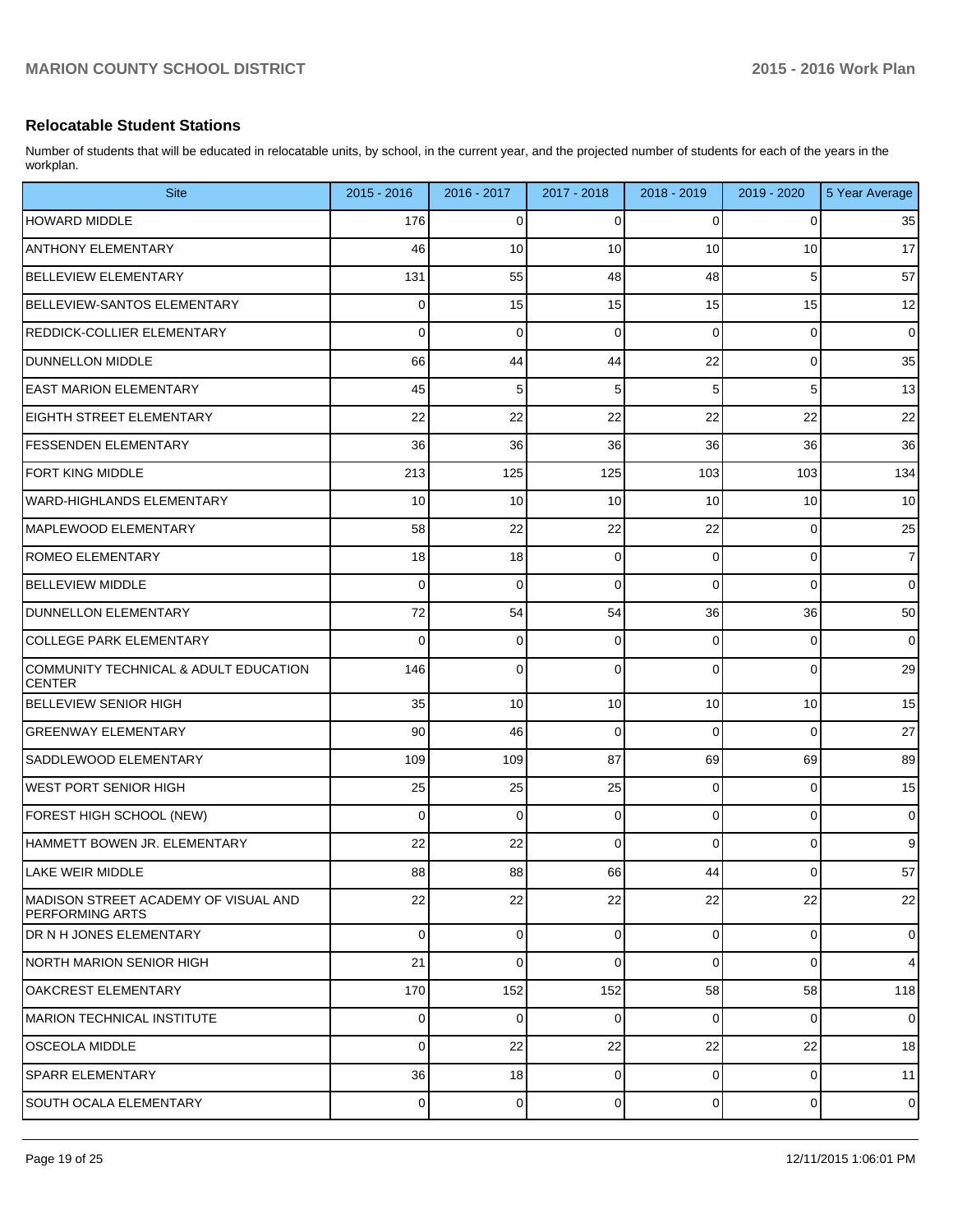| STANTON-WEIRSDALE ELEMENTARY                      | 27              | 27       | 5        | 5        | 5        | 14             |
|---------------------------------------------------|-----------------|----------|----------|----------|----------|----------------|
| <b>WYOMINA PARK ELEMENTARY</b>                    | 88              | 88       | 22       | 22       | $\Omega$ | 44             |
| <b>VANGUARD SENIOR HIGH</b>                       | 25              | 25       | 25       | $\Omega$ | $\Omega$ | 15             |
| HILLCREST EXCEPTIONAL ED CENTER                   | 39              | 27       | 27       | 27       | 27       | 29             |
| <b>NORTH MARION MIDDLE</b>                        | 10 <sup>1</sup> | 10       | 10       | 10       | 10       | 10             |
| LAKE WEIR SENIOR HIGH                             | 0               | $\Omega$ | $\Omega$ | $\Omega$ | $\Omega$ | $\overline{0}$ |
| <b>PHOENIX CENTER</b>                             | 0               | $\Omega$ | $\Omega$ | $\Omega$ | $\Omega$ | $\overline{0}$ |
| <b>DUNNELLON SENIOR HIGH</b>                      | 121             | 96       | 71       | 46       | 21       | 71             |
| FORT MCCOY SCHOOL                                 | 45              | 5        | 5        | 5        | 5        | 13             |
| <b>OCALA SPRINGS ELEMENTARY</b>                   | 10 <sup>1</sup> | 10       | 28       | 28       | 28       | 21             |
| <b>SHADY HILL ELEMENTARY</b>                      | $\Omega$        | $\Omega$ | $\Omega$ | $\Omega$ | $\Omega$ | $\overline{0}$ |
| <b>EMERALD SHORES ELEMENTARY</b>                  | $\Omega$        | $\Omega$ | $\Omega$ | $\Omega$ | $\Omega$ | $\overline{0}$ |
| <b>SUNRISE ELEMENTARY</b>                         | 99              | 55       | 55       | 55       | 55       | 64             |
| <b>EVERGREEN ELEMENTARY</b>                       | 0               | $\Omega$ | $\Omega$ | $\Omega$ | $\Omega$ | $\overline{0}$ |
| HARBOUR VIEW ELEMENTARY                           | 50              | 50       | 35       | 35       | 35       | 41             |
| <b>HORIZON ACADEMY AT MARION OAKS</b>             | $\Omega$        | $\Omega$ | $\Omega$ | $\Omega$ | $\Omega$ | $\overline{0}$ |
| <b>LIBERTY MIDDLE</b>                             | $\Omega$        | $\Omega$ | $\Omega$ | $\Omega$ | $\Omega$ | $\overline{0}$ |
| MARION OAKS ELEMENTARY SCHOOL                     | $\Omega$        | $\Omega$ | $\Omega$ | $\Omega$ | $\Omega$ | $\overline{0}$ |
| <b>LEGACY ELEMENTARY SCHOOL</b>                   | 0               | 0        | $\Omega$ | $\Omega$ | $\Omega$ | $\overline{0}$ |
| Totals for MARION COUNTY SCHOOL DISTRICT          |                 |          |          |          |          |                |
| Total students in relocatables by year.           | 2,171           | 1,323    | 1,058    | 787      | 609      | 1,190          |
| Total number of COFTE students projected by year. | 39,738          | 39,791   | 39,559   | 39,417   | 39,243   | 39,550         |
|                                                   |                 |          |          |          |          |                |
| Percent in relocatables by year.                  | 5 %             | 3%       | 3%       | 2%       | 2%       | 3%             |

# **Leased Facilities Tracking**

Exising leased facilities and plans for the acquisition of leased facilities, including the number of classrooms and student stations, as reported in the educational plant survey, that are planned in that location at the end of the five year workplan.

| Location                            | # of Leased<br>Classrooms 2015 -<br>2016 | <b>FISH Student</b><br><b>Stations</b> | Owner | # of Leased<br>Classrooms 2019 -<br>2020 | <b>FISH Student</b><br><b>Stations</b> |
|-------------------------------------|------------------------------------------|----------------------------------------|-------|------------------------------------------|----------------------------------------|
| <b>IEVERGREEN ELEMENTARY</b>        |                                          |                                        |       |                                          |                                        |
| <b>HOWARD MIDDLE</b>                |                                          |                                        |       |                                          |                                        |
| <b>JANTHONY ELEMENTARY</b>          |                                          |                                        |       |                                          |                                        |
| <b>IBELLEVIEW ELEMENTARY</b>        |                                          |                                        |       |                                          |                                        |
| <b>IBELLEVIEW-SANTOS ELEMENTARY</b> |                                          |                                        |       |                                          |                                        |
| <b>IREDDICK-COLLIER ELEMENTARY</b>  |                                          |                                        |       |                                          |                                        |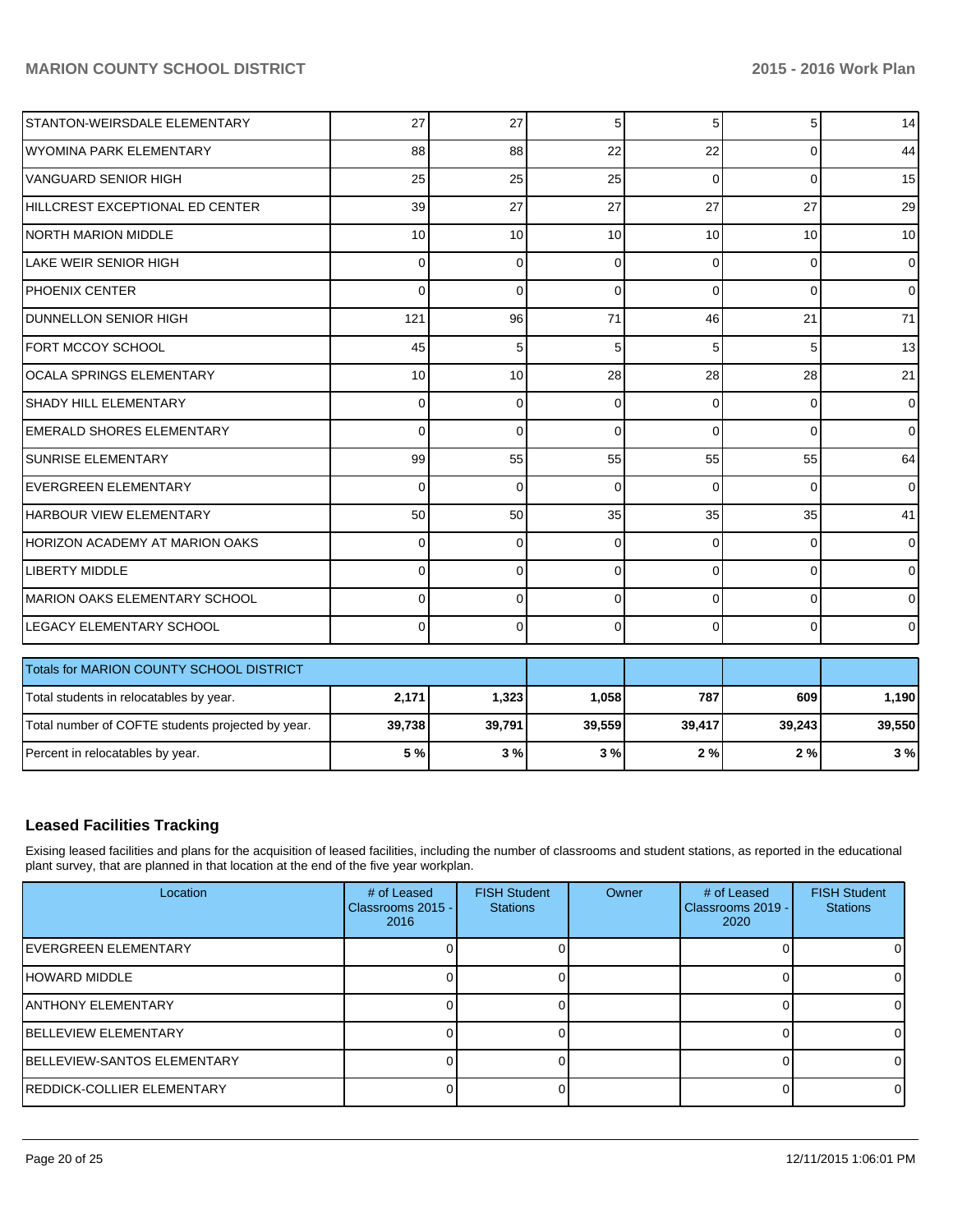| <b>DUNNELLON MIDDLE</b>                                        | 0           |             | $\Omega$ | $\overline{0}$ |
|----------------------------------------------------------------|-------------|-------------|----------|----------------|
| <b>EAST MARION ELEMENTARY</b>                                  |             |             | U        | 0              |
| EIGHTH STREET ELEMENTARY                                       |             |             | U        | 0              |
| <b>FESSENDEN ELEMENTARY</b>                                    | 0           |             | 0        | 0              |
| <b>FORT KING MIDDLE</b>                                        | U           |             | 0        | 0              |
| <b>WARD-HIGHLANDS ELEMENTARY</b>                               | 0           |             | 0        | 0              |
| LAKE WEIR MIDDLE                                               |             |             | Ω        | 0              |
| MADISON STREET ACADEMY OF VISUAL AND<br><b>PERFORMING ARTS</b> | 0           |             | $\Omega$ | 0              |
| DR N H JONES ELEMENTARY                                        | $\Omega$    | $\Omega$    | $\Omega$ | 0              |
| NORTH MARION SENIOR HIGH                                       | $\Omega$    | $\Omega$    | $\Omega$ | 0              |
| <b>OAKCREST ELEMENTARY</b>                                     | $\Omega$    | $\Omega$    | $\Omega$ | 0              |
| MARION TECHNICAL INSTITUTE                                     | $\Omega$    | $\Omega$    | $\Omega$ | 0              |
| <b>OSCEOLA MIDDLE</b>                                          | $\Omega$    | $\Omega$    | $\Omega$ | 0              |
| <b>SPARR ELEMENTARY</b>                                        | $\Omega$    | $\Omega$    | $\Omega$ | 0              |
| <b>SOUTH OCALA ELEMENTARY</b>                                  | $\Omega$    | $\Omega$    | $\Omega$ | 01             |
| STANTON-WEIRSDALE ELEMENTARY                                   | $\Omega$    | $\Omega$    | $\Omega$ | 0              |
| <b>WYOMINA PARK ELEMENTARY</b>                                 | $\Omega$    | $\Omega$    | $\Omega$ | 0              |
| <b>VANGUARD SENIOR HIGH</b>                                    | $\Omega$    | $\Omega$    | $\Omega$ | 0              |
| HILLCREST EXCEPTIONAL ED CENTER                                | $\Omega$    | $\Omega$    | $\Omega$ | 0              |
| NORTH MARION MIDDLE                                            | $\Omega$    | $\Omega$    | $\Omega$ | 0              |
| LAKE WEIR SENIOR HIGH                                          | $\Omega$    | $\Omega$    | $\Omega$ | 01             |
| <b>PHOENIX CENTER</b>                                          | $\Omega$    | $\Omega$    | $\Omega$ | 0              |
| <b>DUNNELLON SENIOR HIGH</b>                                   | $\Omega$    | $\Omega$    | $\Omega$ | 0              |
| FORT MCCOY SCHOOL                                              | 0           |             | $\Omega$ | 0              |
| OCALA SPRINGS ELEMENTARY                                       | 0           | $\Omega$    | O        | 01             |
| <b>SHADY HILL ELEMENTARY</b>                                   | $\Omega$    | $\Omega$    | $\Omega$ | $\overline{0}$ |
| <b>EMERALD SHORES ELEMENTARY</b>                               | 0           | $\Omega$    | 0        | $\overline{0}$ |
| HARBOUR VIEW ELEMENTARY                                        | $\mathbf 0$ | $\Omega$    | 0        | $\overline{0}$ |
| MAPLEWOOD ELEMENTARY                                           | $\Omega$    | $\Omega$    | 0        | $\overline{0}$ |
| ROMEO ELEMENTARY                                               | $\Omega$    | $\Omega$    | 0        | $\overline{0}$ |
| <b>BELLEVIEW MIDDLE</b>                                        | 0           | $\Omega$    | 0        | $\overline{0}$ |
| DUNNELLON ELEMENTARY                                           | $\mathbf 0$ | $\Omega$    | 0        | $\overline{0}$ |
| <b>COLLEGE PARK ELEMENTARY</b>                                 | $\Omega$    | $\Omega$    | $\Omega$ | $\overline{0}$ |
| COMMUNITY TECHNICAL & ADULT EDUCATION<br><b>CENTER</b>         | $\Omega$    | $\Omega$    | $\Omega$ | $\overline{0}$ |
| <b>BELLEVIEW SENIOR HIGH</b>                                   | 0           | $\mathbf 0$ | 0        | $\circ$        |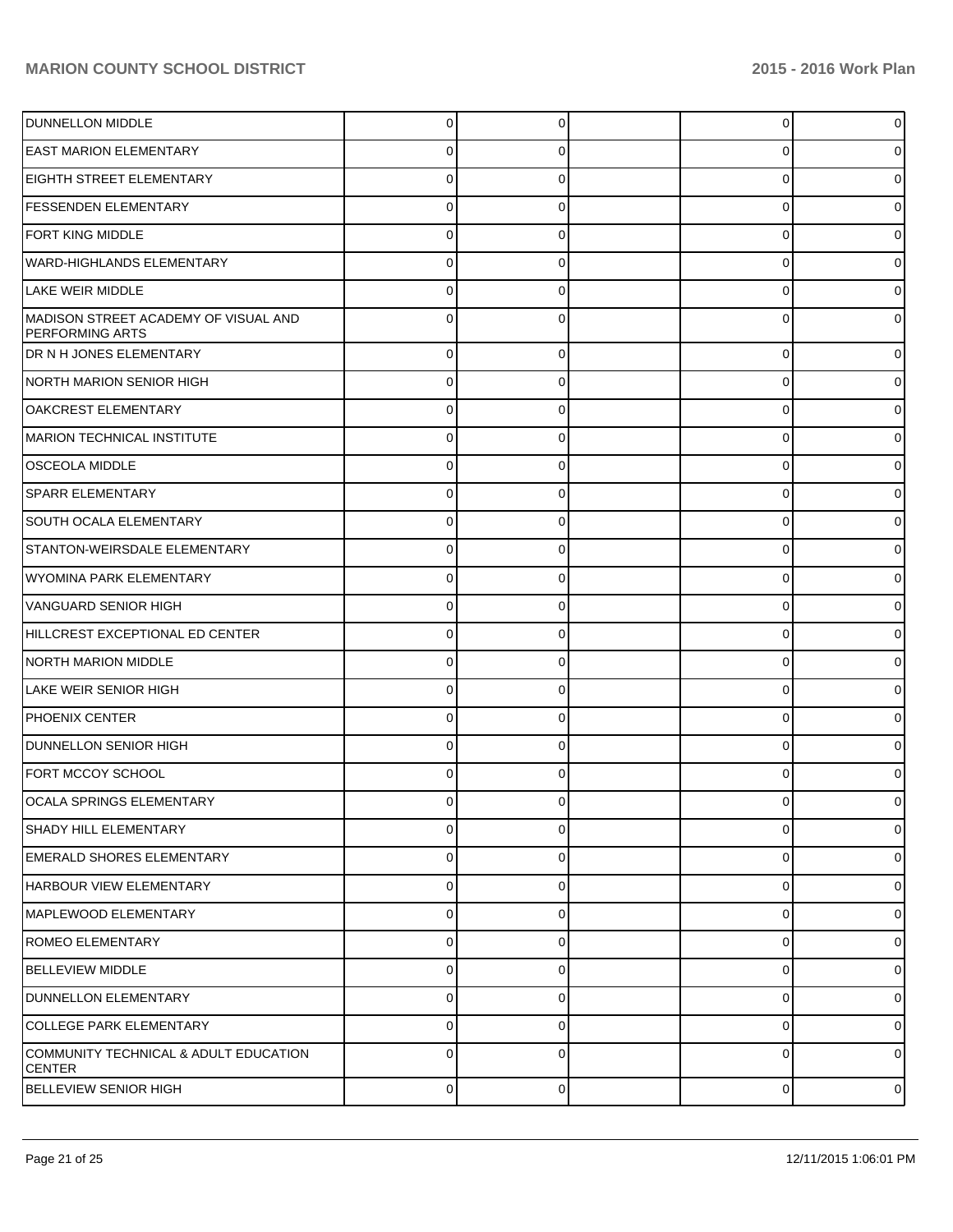| SADDLEWOOD ELEMENTARY                |  |  | 0  |
|--------------------------------------|--|--|----|
| WEST PORT SENIOR HIGH                |  |  | 0  |
| FOREST HIGH SCHOOL (NEW)             |  |  | 0  |
| HAMMETT BOWEN JR. ELEMENTARY         |  |  | 0  |
| HORIZON ACADEMY AT MARION OAKS       |  |  | 0  |
| <b>LIBERTY MIDDLE</b>                |  |  | 0  |
| <b>MARION OAKS ELEMENTARY SCHOOL</b> |  |  | 0  |
| <b>GREENWAY ELEMENTARY</b>           |  |  | 0  |
| <b>SUNRISE ELEMENTARY</b>            |  |  | 0  |
| LEGACY ELEMENTARY SCHOOL             |  |  | 0  |
|                                      |  |  | ΩI |

#### **Failed Standard Relocatable Tracking**

Relocatable units currently reported by school, from FISH, and the number of relocatable units identified as 'Failed Standards'.

Nothing reported for this section.

# **Planning**

#### **Class Size Reduction Planning**

**Plans approved by the school board that reduce the need for permanent student stations such as acceptable school capacity levels, redistricting, busing, year-round schools, charter schools, magnet schools, public-private partnerships, multitrack scheduling, grade level organization, block scheduling, or other alternatives.**

The available space within the District, in conjunction with planned capital outlay projects and projected capital outlay FTE, do not indicate the need for alternative scheduling or organization during this work period. The District currently employs block scheduling at some high schools and will re-district several schools at all levels in order to reduce a need for additional permanent student stations. With regard to portables, the District is planning to dispose of portables not meeting classroom standards and therefore will not have a need to erect additional permanent covered walkways to the District's various portables.

#### **School Closure Planning**

**Plans for the closure of any school, including plans for disposition of the facility or usage of facility space, and anticipated revenues.**

At this time, there are no plans to close any schools although the School Board will continue discussions on the subject.

No existing property pertaining to a school with capacity is expected to be disposed of.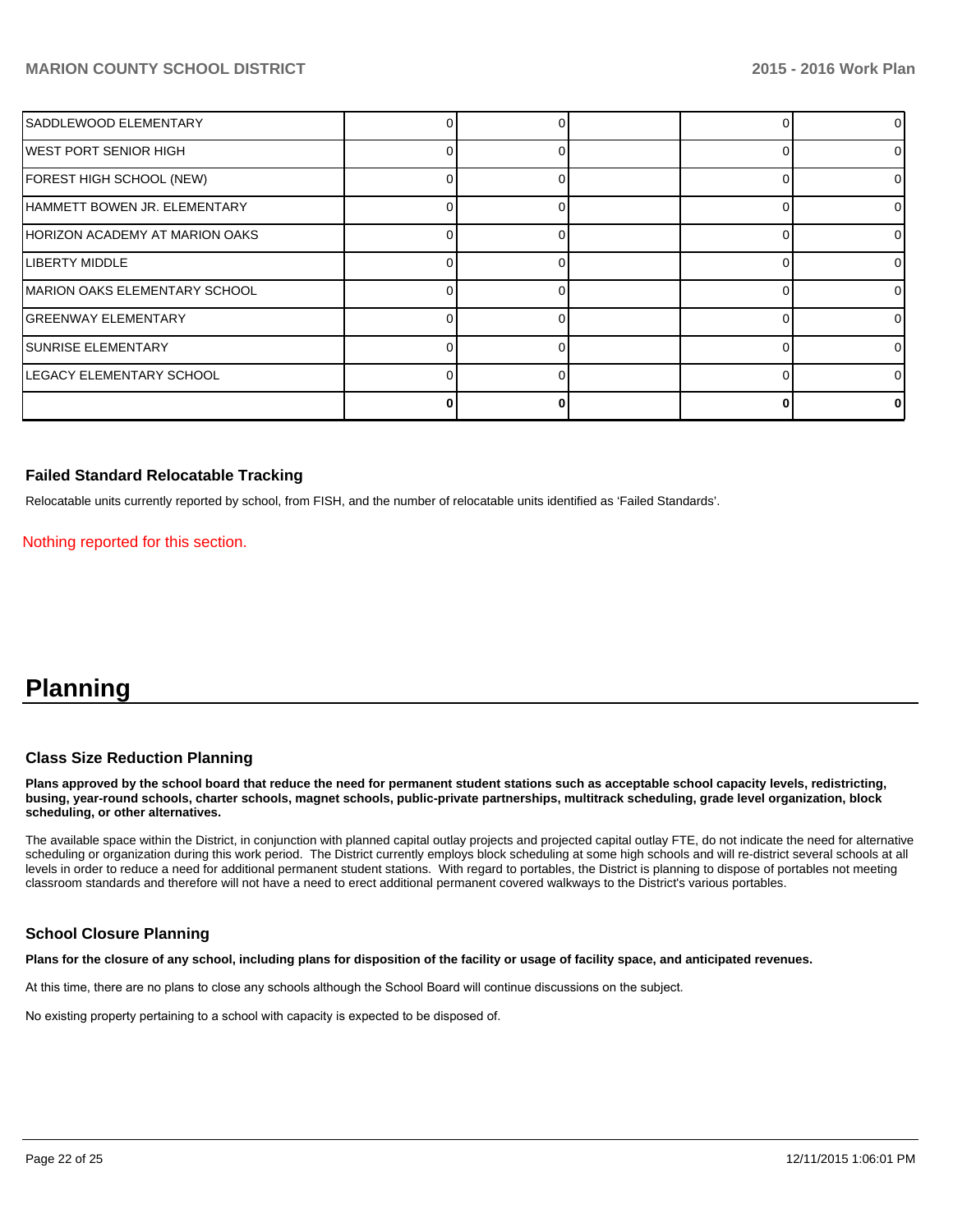# **Long Range Planning**

#### **Ten-Year Maintenance**

District projects and locations regarding the projected need for major renovation, repair, and maintenance projects within the district in years 6-10 beyond the projects plans detailed in the five years covered by the work plan.

Nothing reported for this section.

#### **Ten-Year Capacity**

Schedule of capital outlay projects projected to ensure the availability of satisfactory student stations for the projected student enrollment in K-12 programs for the future 5 years beyond the 5-year district facilities work program.

Nothing reported for this section.

#### **Ten-Year Planned Utilization**

Schedule of planned capital outlay projects identifying the standard grade groupings, capacities, and planned utilization rates of future educational facilities of the district for both permanent and relocatable facilities.

| Grade Level Projections         | <b>FISH</b><br><b>Student</b><br><b>Stations</b> | <b>Actual 2014 -</b><br><b>2015 FISH</b><br>Capacity | Actual<br>$2014 -$<br>2015<br><b>COFTE</b> | Actual 2014 - 2015<br><b>Utilization</b> | Actual 2015 - 2016 / 2024 - 2025 new<br>Student Capacity to be added/removed | Projected 2024<br>2025 COFTE | $-$ Projected 2024 -<br>2025 Utilization |
|---------------------------------|--------------------------------------------------|------------------------------------------------------|--------------------------------------------|------------------------------------------|------------------------------------------------------------------------------|------------------------------|------------------------------------------|
| Elementary - District<br>Totals | 21,565                                           | 21,565                                               | 17,949.00                                  | 83.23 %                                  |                                                                              | 21,500                       | 99.70 %                                  |
| Middle - District Totals        | 13.549                                           | 12,189                                               | 10.185.00                                  | 83.56 %                                  |                                                                              | 11.663                       | 95.68%                                   |
| High - District Totals          | 14.666                                           | 13,788                                               | 11.691.00                                  | 84.79 %                                  |                                                                              | 11,299                       | 81.95 %                                  |
| Other - ESE, etc                | 1.928                                            | 1.019                                                | 184.00                                     | 18.06 %                                  |                                                                              | 185                          | 18.16 %                                  |
|                                 | 51.708                                           | 48,561                                               | 40.009.00                                  | 82.39%                                   |                                                                              | 44.647                       | 91.94 %                                  |

**Combination schools are included with the middle schools for student stations, capacity, COFTE and utilization purposes because these facilities all have a 90% utilization factor. Use this space to explain or define the grade groupings for combination schools.**

No comments to report.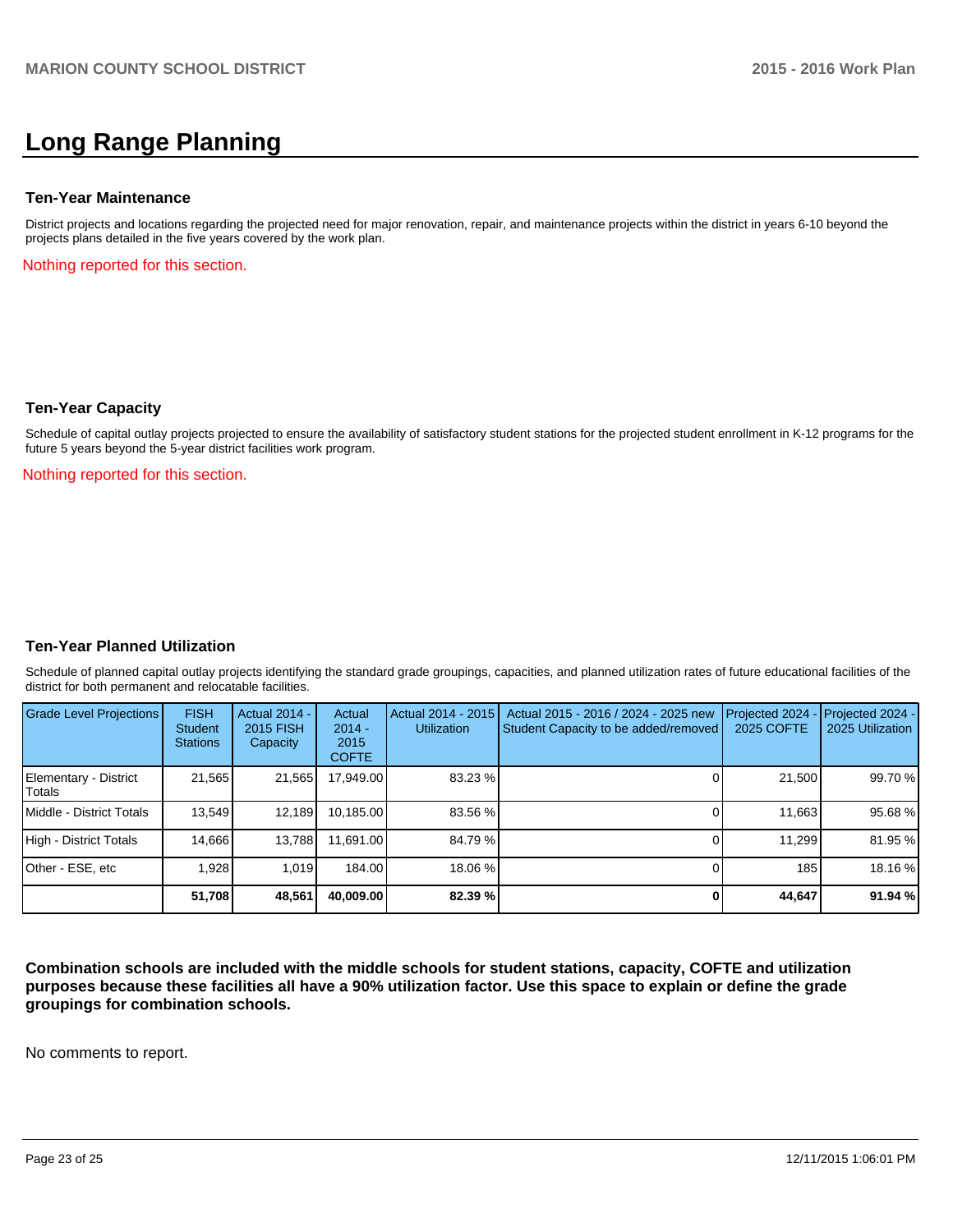#### **Ten-Year Infrastructure Planning**

**Proposed Location of Planned New, Remodeled, or New Additions to Facilities in 06 thru 10 out years (Section 28).**

Nothing reported for this section.

Plans for closure of any school, including plans for disposition of the facility or usage of facility space, and anticipated revenues in the 06 thru 10 out **years (Section 29).**

Nothing reported for this section.

#### **Twenty-Year Maintenance**

District projects and locations regarding the projected need for major renovation, repair, and maintenance projects within the district in years 11-20 beyond the projects plans detailed in the five years covered by the work plan.

Nothing reported for this section.

# **Twenty-Year Capacity**

Schedule of capital outlay projects projected to ensure the availability of satisfactory student stations for the projected student enrollment in K-12 programs for the future 11-20 years beyond the 5-year district facilities work program.

Nothing reported for this section.

#### **Twenty-Year Planned Utilization**

Schedule of planned capital outlay projects identifying the standard grade groupings, capacities, and planned utilization rates of future educational facilities of the district for both permanent and relocatable facilities.

| <b>Grade Level Projections</b>    | <b>FISH</b><br><b>Student</b><br><b>Stations</b> | <b>Actual 2014 -</b><br>2015 FISH<br>Capacity | Actual<br>$2014 -$<br>2015<br><b>COFTE</b> | Actual 2014 - 2015<br><b>Utilization</b> | Actual 2015 - 2016 / 2034 - 2035 new<br>Student Capacity to be added/removed | Projected 2034<br>2035 COFTE | Projected 2034 -<br>2035 Utilization |
|-----------------------------------|--------------------------------------------------|-----------------------------------------------|--------------------------------------------|------------------------------------------|------------------------------------------------------------------------------|------------------------------|--------------------------------------|
| Elementary - District<br>l Totals | 21,565                                           | 21,565                                        | 17,949.00                                  | 83.23 %                                  |                                                                              | 21.600                       | 100.16%                              |
| Middle - District Totals          | 13.549                                           | 12.189                                        | 10,185.00                                  | 83.56 %                                  |                                                                              | 11,723                       | 96.18%                               |
| High - District Totals            | 14.666                                           | 13,788                                        | 11.691.00                                  | 84.79 %                                  |                                                                              | 11.320                       | 82.10 %                              |
| Other - ESE, etc                  | .928                                             | 1.019                                         | 184.00                                     | 18.06 %                                  |                                                                              | 195                          | 19.14 %                              |
|                                   | 51,708                                           | 48,561                                        | 40,009.00                                  | 82.39 %                                  |                                                                              | 44,838                       | 92.33 %                              |